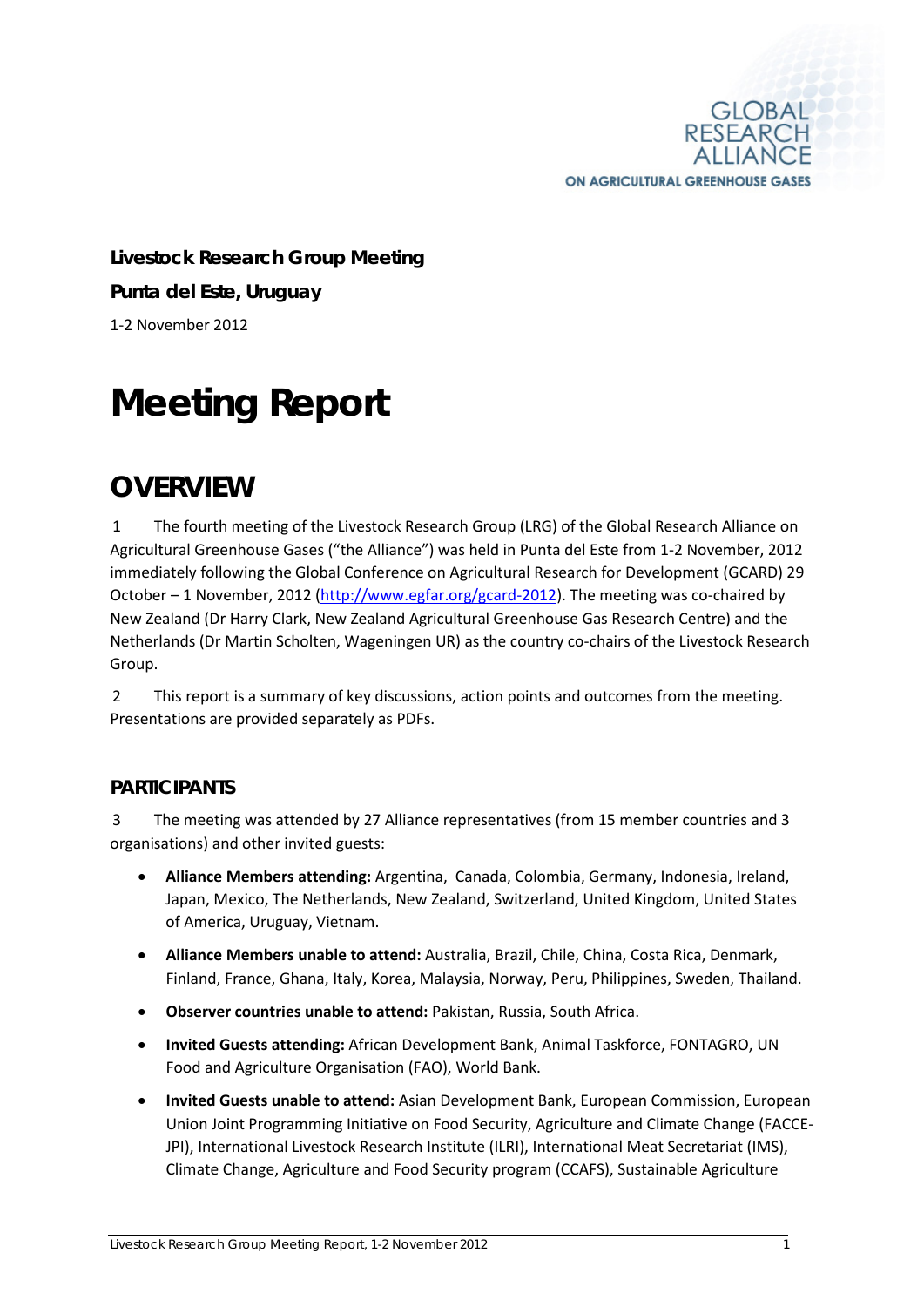Initiative platform (SAI), Tropical Agricultural Research and Higher Education Centre (CATIE), International Fund for Agricultural Development (IFAD), International Development Research Centre (IRDC).

### **MEETING OUTCOMES**

- 4 The meeting achieved the following outcomes:
	- Updates on relevant research activities underway in participating countries of the LRG.
	- Review of activities since the last LRG meeting, 4-5 November 2011, (held in the Netherlands); collaborative research projects directly supporting the LRG are progressing and more projects have been initiated; best practice guidelines and technical manuals have been or are about to be completed; regional capability building workshops held in Asia and Africa with more planned around the world; successful start to multiple Research Networks; existing fellowships have been successful and further fellowships have been developed; a multi-country research call has been set up by the FACCE-JPI and members are encouraged to engage with their FACCE-JPI contacts on this call.
	- A successful poster session was held that highlighted work from across a broad spectrum of activities including country overviews and systems approaches, specific research areas directed at mitigation, the research networks and their topic areas, and the good practice guidelines.
	- Identification of additional future areas of focus for the LRG, with lead countries to coordinate, including:
		- Establishment of a network on Animal Health and scoping of another network on Grassland Management.
		- Further workshops with the aim to identify collaborative capability building projects in regions such as Central and Eastern Europe, Andean and Central America and South Asia.
		- Lead or contribute to additional guidelines on soil carbon stock, micrometeorological measurements and guidelines on measurement of emissions from manure in all stages of the manure chain.
		- Further work on the Greenfeed methane measurement system, development of a Biofilter to reduce methane from small-scale manure ponds, understanding risks in adopting mitigating practices, a farm manure management improvement program and decision-support models.
		- Research projects in collaboration with partners including Andean and Central America projects working collaboratively with FONTAGRO, and cooperation with the FAO in improvement, broadening and application of the Global Livestock Environmental Accounting Model (GLEAM).
	- Further discussion with international organisations by the Co-Chairs on behalf of the LRG on projects where the LRG could add value. SAI/LRG workshop to be mentioned separately?

5 The Co-Chairs would like feedback on their performance. The Secretariat will run an anonymous feedback process. A call from the Secretariat will be sent out shortly.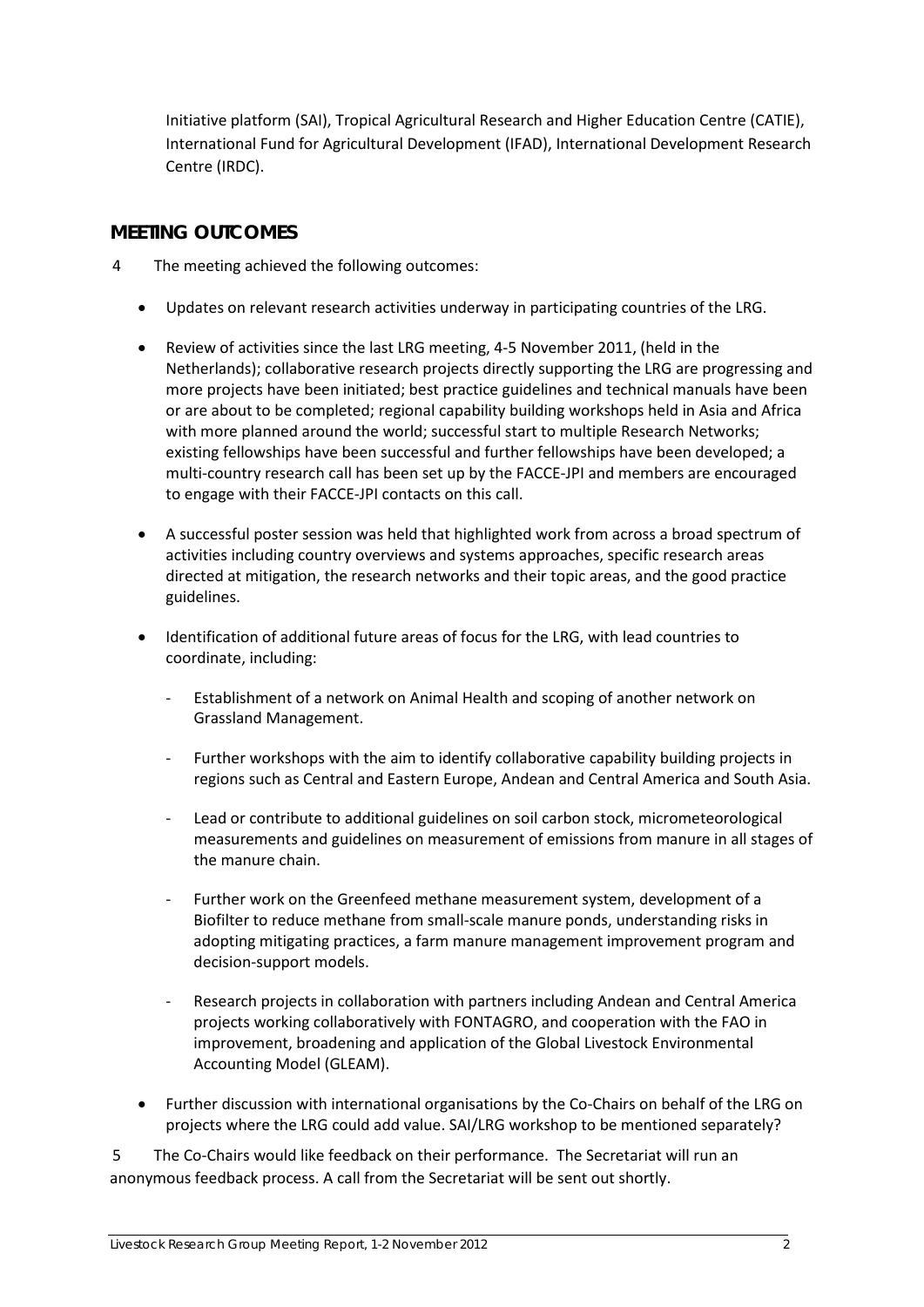6 The next LRG meeting will be held in Ireland following the Greenhouse Gases and Animal Agriculture (GGAA) conference. The LRG will meet on 28-29 June, while 27 June will be an opportunity for Research Networks to meet, including a meeting of network coordinators.

# **SUMMARY OF DISCUSSIONS**

# **Thursday 1**

# **OPENING REMARKS**

7 On behalf of Uruguay, Walter Oyhantcabal welcomed the LRG to Punta del Este and later the Minister of Livestock, Agriculture and Fisheries, Tabare Aguerre officially welcomed participants and opened the fourth LRG meeting.

8 The Minister stated that he has a lot of expectations of the Global Research Alliance and believes that by having an environmental, social and economic focus it allows a holistic view of issues to be addressed. The Minister noted that Uruguay has a strong commitment to the Alliance and has dedicated many resources in support of the activities of the Alliance. He believes innovation is the key for success in the future but it needs to be addressed now. Ways to reduce the intensity of emissions that are also applicable to farmers must be found to successfully reduce agricultural emissions. Mitigation and adaption are two sides of same coin and work plans need to address the issue of developing more resilient systems while reducing their environmental impact.

9 The co-chairs thanked Uruguay for hosting the fourth LRG meeting. The co-chairs also noted that since the last meeting, Thailand had endorsed the Charter. Spain sent apologies but helpfully had transmitted an update of their activities to be provided later in the meeting.

10 The main objective of this meeting was to update the work plan to meet the objectives of the Alliance, with the remainder of the first day focused on reviewing the 2012 work plan, and the second day focused on developing an updated work plan for 2013.

# **REVIEWING THE 2012 WORKPLAN**

11 The Co-Chairs briefly updated the activities of the LRG 2012 work plan:

### **Actions on the Stock take**

• The first stocktake of research activities is now completed and the Group decided at the previous meeting not to repeat it on an annual basis. This action is therefore complete. Members had been invited and encouraged to get scientists to subscribe to the LEARN network to provide researcher-to-researcher contacts. New Zealand as host of the LEARN website and database questioned the effectiveness of the current arrangements and suggested that the future of the LEARN network and database would be revisited on day 2.

### **Actions to build Capability and Capacity (CC)**

• CC1: Information on relevant training and fellowships that has been received by the Secretariat has been made available on the Alliance website. Members are urged to supply the Secretariat with updates and more information about country-specific training opportunities and fellowships that foster collaborative learning and scientific exchanges.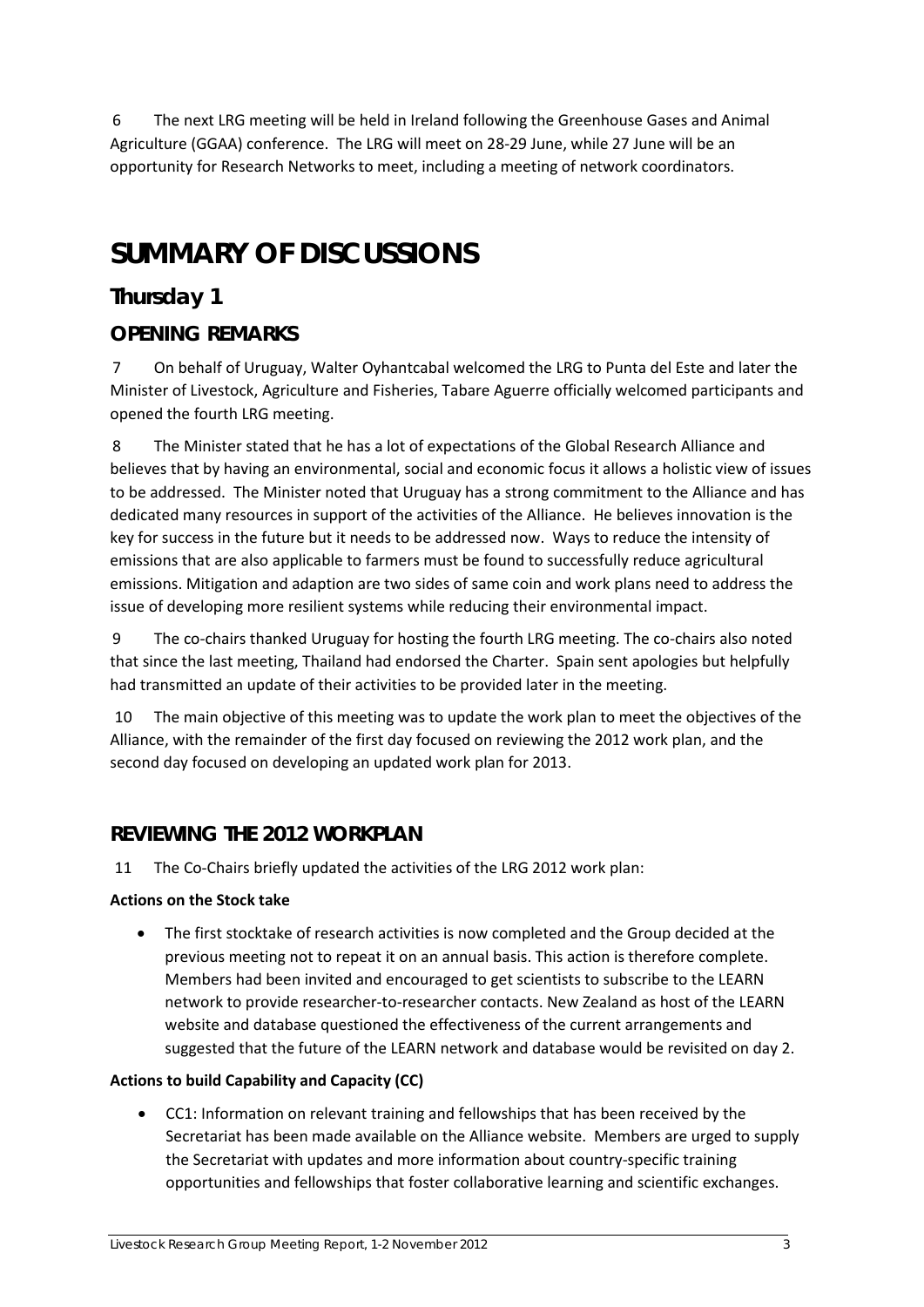- CC2: LRG Regional capability building workshops for livestock systems in South-East Asia and Africa have been held in Bangkok and Nairobi. A further workshop on agricultural greenhouse gas inventories in general will be held in Accra 19 – 21 November 2012, led by the Inventories & Measurements Cross Cutting (I&M) Group and supported by the LRG.
- CC3 CC5: Both the New Zealand funded LEARN Fellowships and United States of America funded Borlaug fellowships have been very successful. More applications are encouraged.
- CC6: Initial FONTAGRO capability building project is on-going. An update on this project was presented on day 2 of the meeting.
- CC7: The New Zealand Government is funding a pilot project to develop consistent livestock classification systems and identify priority areas for emissions research, building on the conclusions of the South-East Asia regional capability building workshop.

### **Actions on Information and Technology Transfer** (IT)

- IT1: There was a delay in the start of the  $SF_6$  good practice guidelines but this has now formally started, and should be completed in time for presentation at GGAA (June 2013). It is currently co-authored by nine countries.
- IT2: Writing of the good practice guide to  $N_2O$  chambers is now complete. There has been a slight delay in the publishing but it is expected to be finalised and published on the LRG website before the end of 2012.

### **Actions on Networks and Databases (ND)**

• ND – general: detailed updates on the Networks were presented on the second day of the meeting. The Manure Management; Feed and Nutrition; Animal Selection, Genetics and Genomics; and Rumen Microbial Genomics Networks are all established and have recently held meetings. Several projects are underway as a result of these Networks. A proposal was also presented on establishing a research network on the links between animal health status and greenhouse gas emissions intensity on day 2 of the meeting.

### **Actions on Research Collaboration (RC)**

- RC1: There was some delay in the low  $CH_4$  emitting phenotype project due to the Post-Doctorate candidate withdrawing. A post-doc has now been employed and the project has started.
- RC2: There are in excess of 20 partners worldwide involved in the rumen microbial community diversity project, including substantial co-funding for genome sequencing by the Joint Genome Institute.
- RC3: A proposal for the establishment of an Animal Health and Greenhouse Gas (GHG) Network was presented to the LRG by the United Kingdom on the second day. Details of this are later in the report.
- RC4: A short overview of the joint research funding call between the FACCE-JPI and other countries was provided. Details of this are later in the report.
- RC5: Discussions on collaboration between the LRG and the EU AnimalCHANGE project have occurred. These included;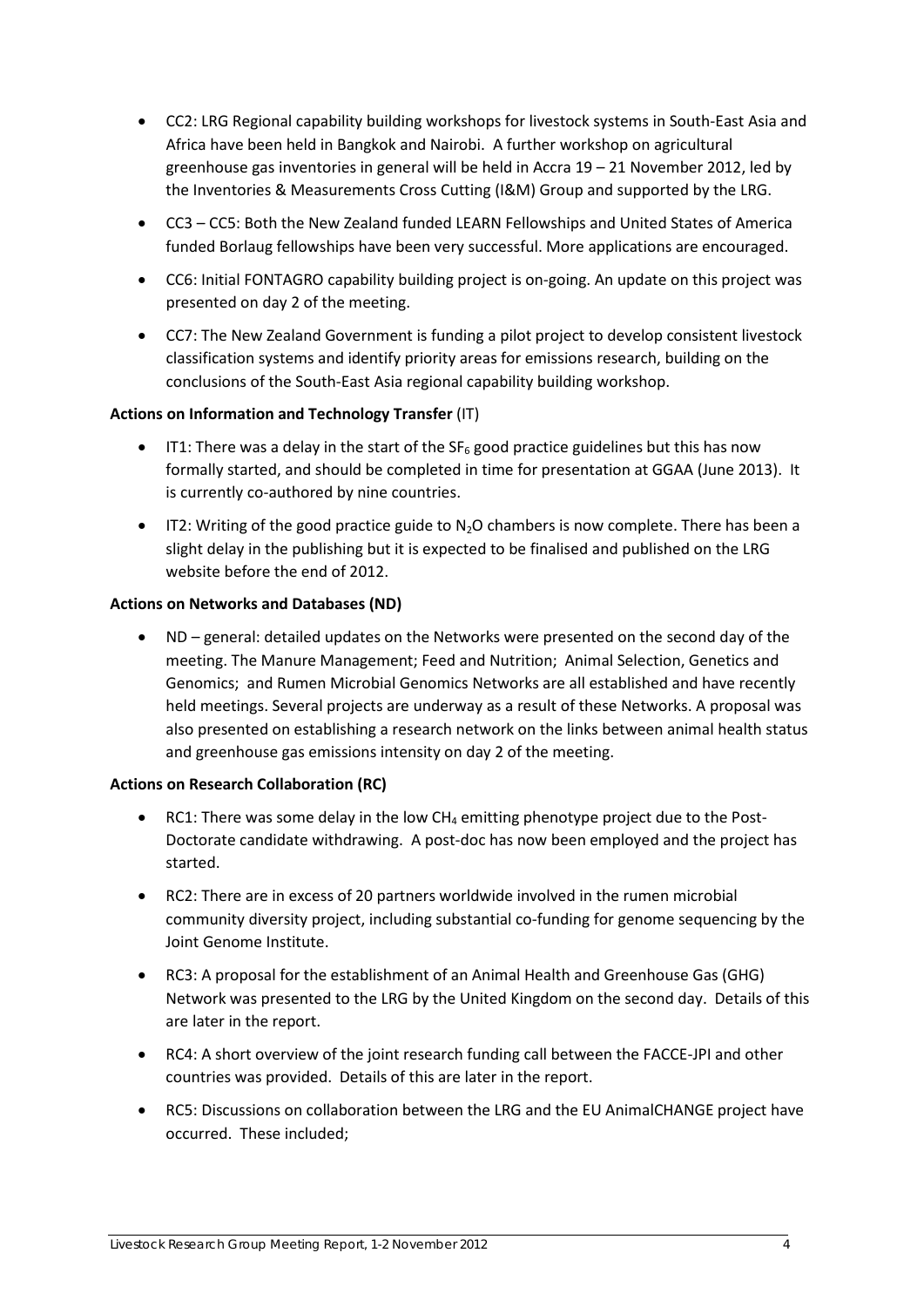- Cled Thomas, leader of the extension work stream in AnimalCHANGE, attending the Nairobi capability development workshop, September 2012. The coordination of AnimalCHANGE and LRG with New Zealand and participating East African countries was discussed;
- A general meeting of the AnimalCHANGE extension workstream was held in Brussels, October 2012. The broad links between AnimalCHANGE and LRG capability and capacity building initiatives were discussed.

### **Actions on Policy Support (PS)**

• PS1: The action on supporting the IPCC  $5<sup>th</sup>$  Assessment Report has been overtaken by other events as the FAO has undertaken an extensive global review of mitigation options for the livestock sector. This current work by FAO was discussed on day 2 of the meeting. As a result, this item would be removed from the LRG work plan.

### **Items that had been completed during 2012 before the meeting**

The co-chairs also noted that a number of work plan items had been completed during 2012:

- The technical manual on respiration chambers has been published on the LRG website. It was noted that this was intended as a 'living document' and countries with respiration chambers that are not currently listed in the manual were invited to contact New Zealand if they were interested in contributing their designs.
- The trial of the Greenfeed system for rapid measurement of  $CH<sub>4</sub>$  emissions from individual cows under New Zealand grazing conditions was completed. However, it was noted that other countries (Australia, UK) had also purchased units and that further trials in those countries were on-going. The New Zealand evaluation had also highlighted areas for potential improvement that would be tackled as a collaborative follow-up project.

## **UPDATE FROM THE SECRETARIAT**

12 The Secretariat updated participants on developments in the Alliance since the LRG last met in November 2011 (refer separate PDF presentation). This concentrated on the outcomes of the Council meeting in Saskatoon, 5-8 June, and gave a brief overview of the improvements that the Secretariat have made to the Global Alliance website.

### **Council Meeting**

13 Key outcomes of the Council meeting included:

- Canada takes over Council chairing responsibilities from New Zealand.
- Uruguay confirmed as vice-chair of Alliance Council.
- Brazil confirmed as co-chair of Croplands Research Group.
- New Zealand confirmed to continue as Alliance Secretariat.
- The Communications plan was agreed and adopted. Points in the adopted Communication policy that directly affect the Groups include:
	- External communication on behalf of a Group about Group activities will need to be approved by the Group by consensus of Members' nominated contact points. However,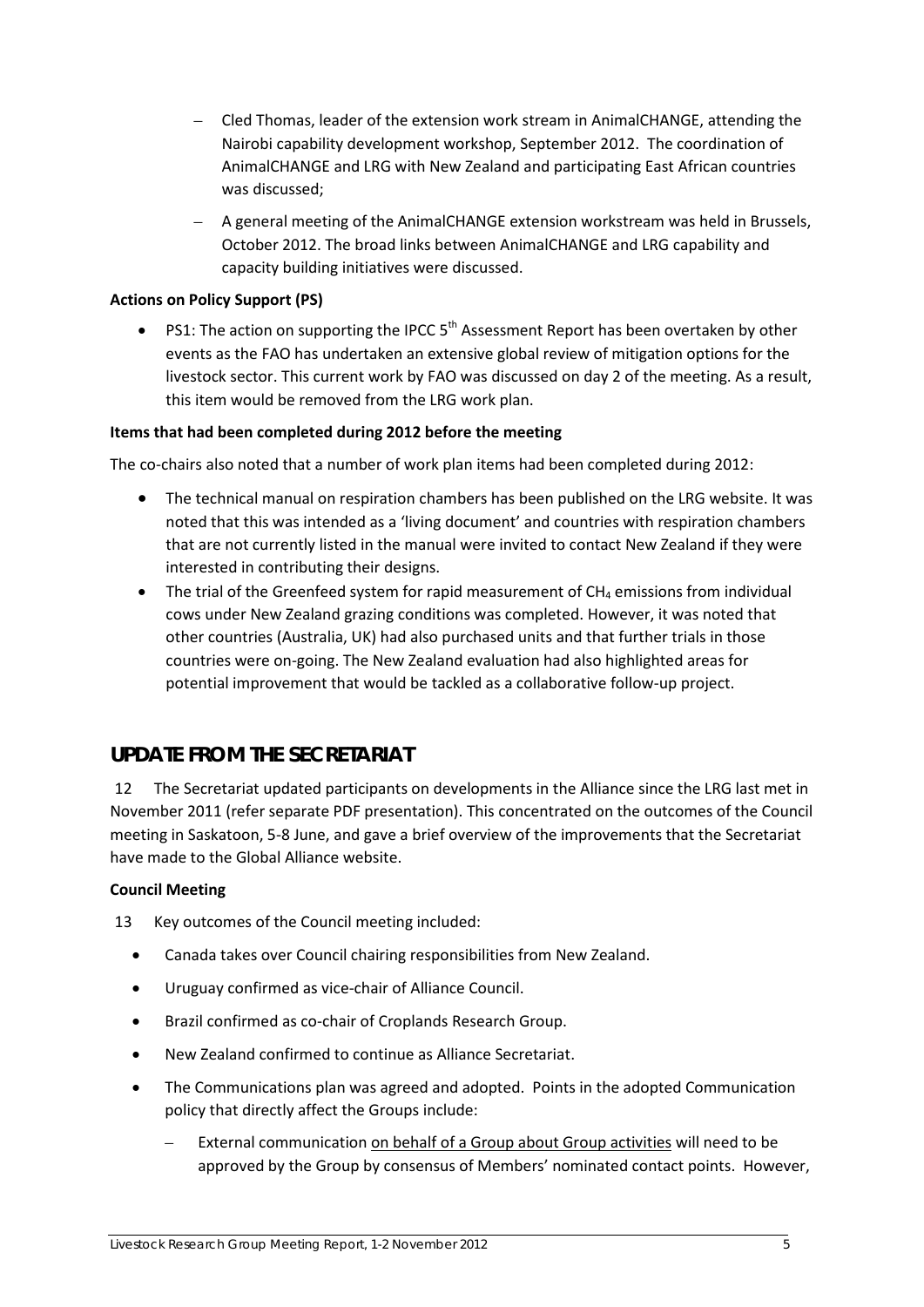Groups may decide to authorise Co-Chairs to communicate information above on its behalf.

- A disclaimer needs to be used by Members communicating about activities of Groups that they participating in. The disclaimer can be found in the Communication Policy.
- There will be a teleconference every three months between the Council Chair, Vice-Chair, Secretariat and Group Co-Chairs to improve co-ordination between Groups and provide updates on Group activities.
- Once finalised, action plans of the Groups need to be made available to the Council.
- Six monthly and annual reporting to the Council using a common reporting template is required. The template will be developed with Group Co-Chairs and is based on the layout of the LRG workplan. It was pointed out that this should not be seen as a burden, rather it is a way for Council members to know what is going on in the Groups which, amongst other things, will help to mobilise research funding.
- Alliance Partners need to be integrated into the Groups' work, something the LRG is already doing.

### **Alliance Website**

14 The Alliance Website has been updated to make it easier to use. Some of these updates include; multiple sub-pages for each Group, the ability to feature news and events, increased capability for downloading documents, further functionality to help navigate the website's pages, a new search function, and links to Alliance Partners and Networks. Refer to full presentation for further detail.

# **COUNTRY ACTIVITIES: ROUNDTABLE DISCUSSION**

15 Members provided an update to the Group on relevant activities underway in their country.

16 **Argentina** is part of a FONTAGRO project (see update in second day) which is making good progress. Work in this project includes calibration of  $SF<sub>6</sub>$  and respiration chambers. They are assisted in this work by scientists from New Zealand. The Argentine International Beef Institute is Funding a project on measure methane emissions lead by UNICEN. They are interested in having international collaboration on this project to consult on the respiration chambers. They are looking for ways to get more engagement of farmers in the projects with GHG emission reduction.

17 **Canada** – As a result of Canada joining the Alliance the government developed a domestic funding programme of 20 million dollars for Canadian research at the industry and university level. This program aims to encourage farmers to adopt best management practices and extends/builds capacity of universities in GHG research. Also, Canada has on-going support to the GHG research conducted at Agriculture and Agri-Food Canada's research centres across the country. There is multi-scale measurement capability in Canada. They have also devoted a lot of time to modelling the systems impacts of mitigation interventions to ensure the total footprint is reduced on-farm. For this, they have developed the Holos model, which uses country specific emissions factors, and are working closely with Norway on the development of a Norwegian version of the model. They are approaching the end of the 5 year cycle of funding, but the recently announced new funding program is expected to emphasize environment and GHGs, as well as international cooperation. Canada is very interested in the Feed and Nutrition Network because a third of the country's agricultural GHGs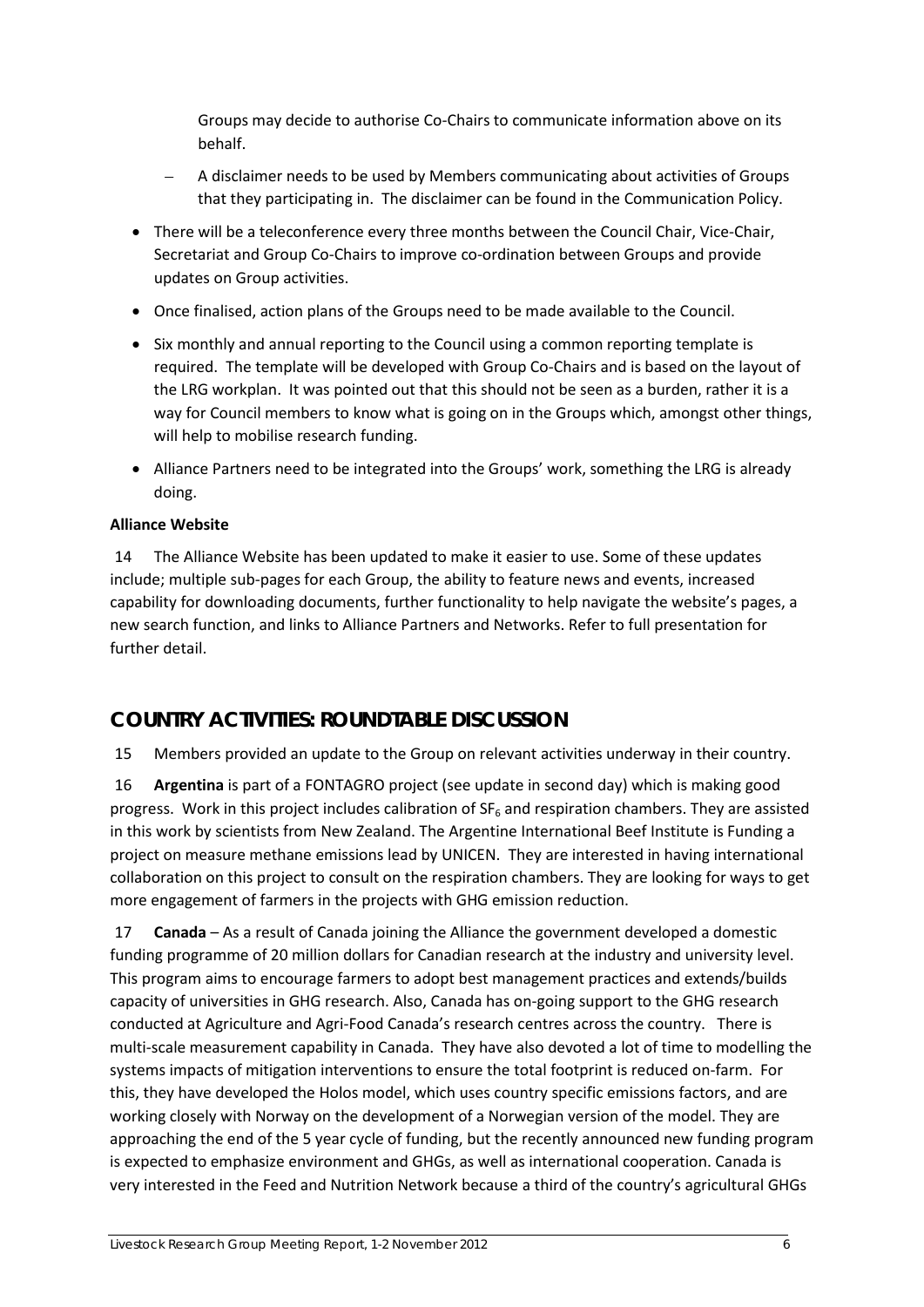comes from enteric methane and ruminant diets are highly managed so there is opportunity to reduce emissions through nutrition. Coordination with respect to GHG research and technology issues has improved in Canada recently and in part due to the Alliance membership. Canada is an active participant in the Ghana I&M workshop. While there is no formal scholarship program for international students to study GHG issues in Canada, there is significant ad-hoc training of students from all over the world.

18 **Colombia** – need to know how the sharing of DNA and microbes in the rumen microbiology network is conducted so that Colombia's involvement can be determined (national biodiversity law). They are trying to involve more Universities from Colombia in the work of the Alliance and linking to National Institutes. This will help to capture the diversity of systems in Colombia. The National Government is funding work on GHGs involving farmers and different ecosystems. Columbia is trying to have a common technique in place in all institutions in order to determine what is happening across different systems. Their new 5 year project plan will include all institutes. They currently use a Tier 1 inventory approach, but are trying to get real estimates in the future. Columbia would like to participate in all of the networks of the LRG. They also want to learn more about modelling as there is not currently a lot of work in Colombia on this area, particularly in grazing systems.

19 **Germany** is currently researching manipulating the diets of dairy cattle to check the impact this has on methane emissions. There is an Innovation programme in Germany with Federal funding to continue work on GHGs. An initiative across Germany, the "protein initiative", which involves Federal Government and States, could be linked to the nitrogen potential work of the United Kingdom. Germany is working on updating values of different feeds in terms of varieties and location of production. Also, under the general topic of more efficient utilisation of nutrients, there is a lot of work that is very relevant to the LRG. Germany noted the need for improved coordination between its Government, Institutes and Universities.

20 **Indonesia** reported on three main areas. 1) Recent activities that directly support or are strongly aligned with the goals of the LRG. These include: Updating the data inventory system for livestock (this was last done 5 years ago); mitigation of methane produced in the rumen by using probiotics, secondary compounds and legumes to provide a balance of nutrients in a complete feed; building of respiration chamber facilities for enteric methane emission measurement in Research Institutions and Universities, for example cattle respiration chambers are being built in the Indonesian Research Institution for Animal production. 2) Restructuring? the domestic funding system to enable better coordination of research projects. The Ministry of Agriculture through the Indonesian Agency of Agricultural Research and Development (IAARD) are providing financial support for some projects developed in some Research Institutes; The Ministry of Research and Technology are financially supporting some projects developed in some Universities and Research Institutes. 3) Specific projects that Indonesia is involved in. These include: A preliminary project funded by the New Zealand Government on the inventory data of livestock system to estimate the contribution of methane from livestock in Indonesia, Thailand, Malaysia and Viet Nam; A project on selecting and identifying rumen microbes than can reduce methane production in the rumen of animals fed byproducts of palm oil approved by the Indonesian Government and funding by IAARD; A project on identifying characteristics of some feed sources (grass, legume, agricultural by-products, by-products of plantations) in relation to their nutrient content, digestibility, animal response and methane production is still currently seeking funding.

21 **Ireland** – The Irish Ministry of Agriculture has developed three new initiatives. The first is a program that integrates all programs into one of three areas -  $N_2O$  emissions, carbon sequestration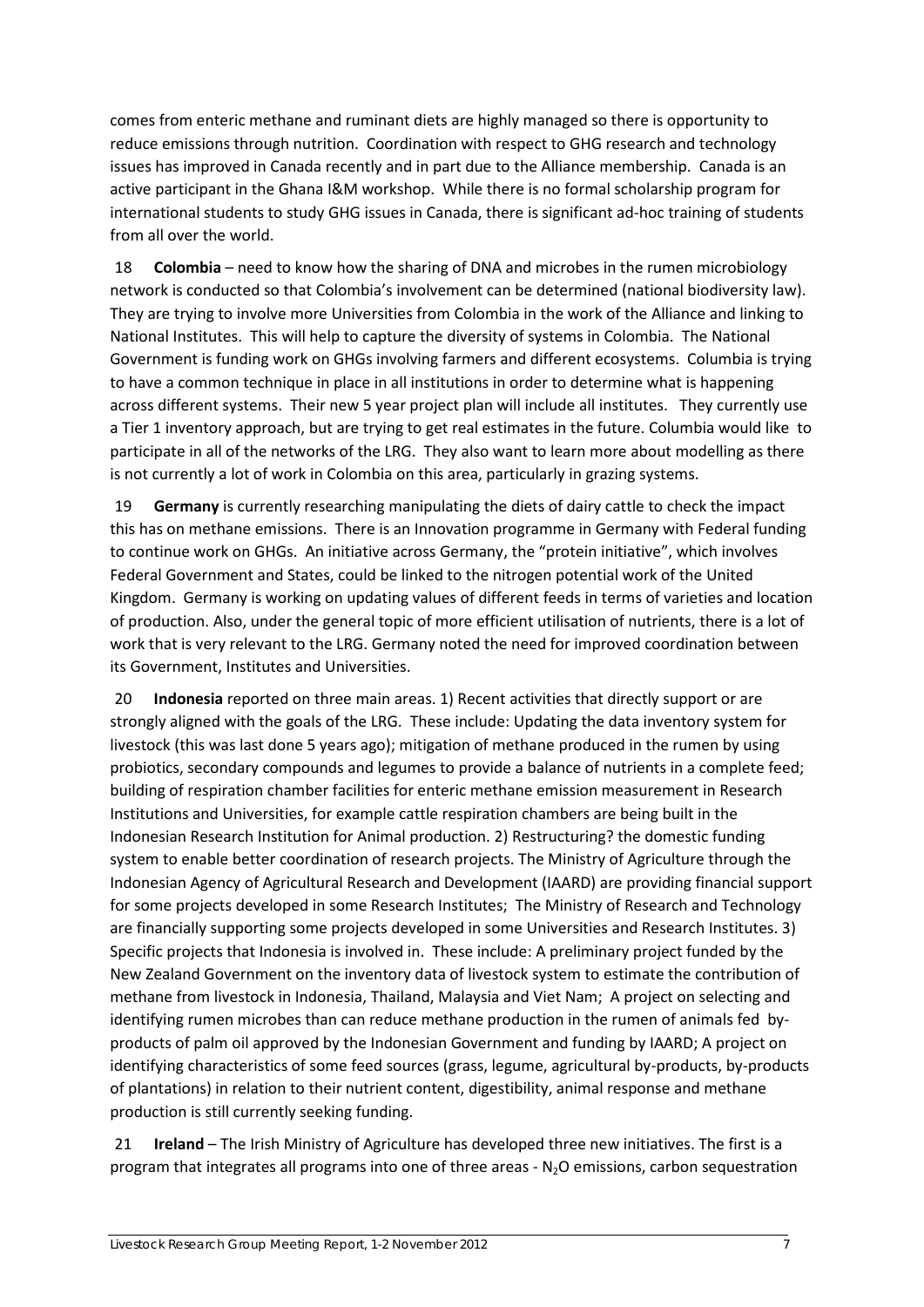in grasslands, and modelling of the first two parts in order to move to a Tier 3 system. The second initiative is the GIANT program initiative. It is open to all Alliance members. The third initiative encourages farmers to engage in GHG initiatives with a decision support system. The first stage of this is an on line assessment of GHG (beef) to help them chart a way forward. A Dairy farmer equivalent will be released next year. The on-line assessment identifies six technologies that would help reduce GHG on farm and also increase profitability.

22 **Japan** provided a summary of some research projects funded by MAFF (see presentation attached separately for further details). These include mitigation of rumen methane production from dairy cattle, precision measurement of the greenhouse gas in livestock waste treatment process, respiration Chamber and Tracer method, GHGs from livestock and paddy field, research into Biological Nitrification inhibitors, the use of eco-feed, and capacity building work on Greenhouse Gases and Sustainable Agriculture in Southeast Asia.

23 **Mexico** recently put in place a new law on Climate Change that regulates activities. It focuses on mitigation and adaptation. In the research area Mexico has a rumen project involving different researchers within Mexico from tropical to temperate climates with a special focus of effects of grassland quality on GHG emissions. Also a microbiology project that is looking at isolating bacteria that produces GHG emissions, in collaboration with INRA in France. This project focuses on isolating methane bacteria in order to later develop an inoculum. Mexico is currently developing a technique to measure methane GHG and would be appreciative of any assistance that other countries may be able to give. Special attention was also asked for the economic viability of fermentation of manure.

24 **The Netherlands** provided a hand-out on their activities (for further details please refer to this pdf attached). In summary, the Netherlands leads the Manure Management Network and is carrying out research in support of this. They also have various research programs in the areas of Animal Nutrition, Genetics and Genomics, and System Integration and on-farm application. The Manure Management Network is an area where the Netherlands would like to encourage international collaboration. A Manure Management Improvement Program is being developed jointly with the FAO Livestock Dialogue. Two areas in particular were identified in this program , the Manure Kiosk and pilot projects. Further details on the Manure Management Network where presented later. It was noted that there were no international restrictions to collaborate, the more countries that were involved in specific projects the better.

25 **New Zealand** co-chairs the LRG and provides support and funding for two of the four current research networks. Four new research projects will be funded from the first round of the New Zealand Fund for Global Partnerships and projects on a preliminary investigation of the C-Lock system, the N<sub>2</sub>O chambers best practice manual, and the technical manual for respiration chambers are now complete. Two further targeted projects are planed; further work on the C-Lock system in collaboration with the United Kingdom and Australia, and a methane bio-filter in collaboration with Canada. New Zealand is also interested in funding a number of additional projects that are detailed later in the report and is seeking feedback from other interested countries. New Zealand organised on behalf of the LRG and participated in regional capability building workshops and projects have been organised in Latin America, South East Asia, Africa (Nairobi) and a workshop in Accra. The I&M Group contributed to those workshops and co-hosted the Accra workshop.

26 **Spain** - In the nutrition area, there are around 5 institutions working on the effect of using different rations as well as nutritional additives on methane emissions by ruminants. A significant effort is also put on the microbial processes occurring in the rumen and the potential means of manipulation. Methane chambers and modelling are the methods of use. Around 6 more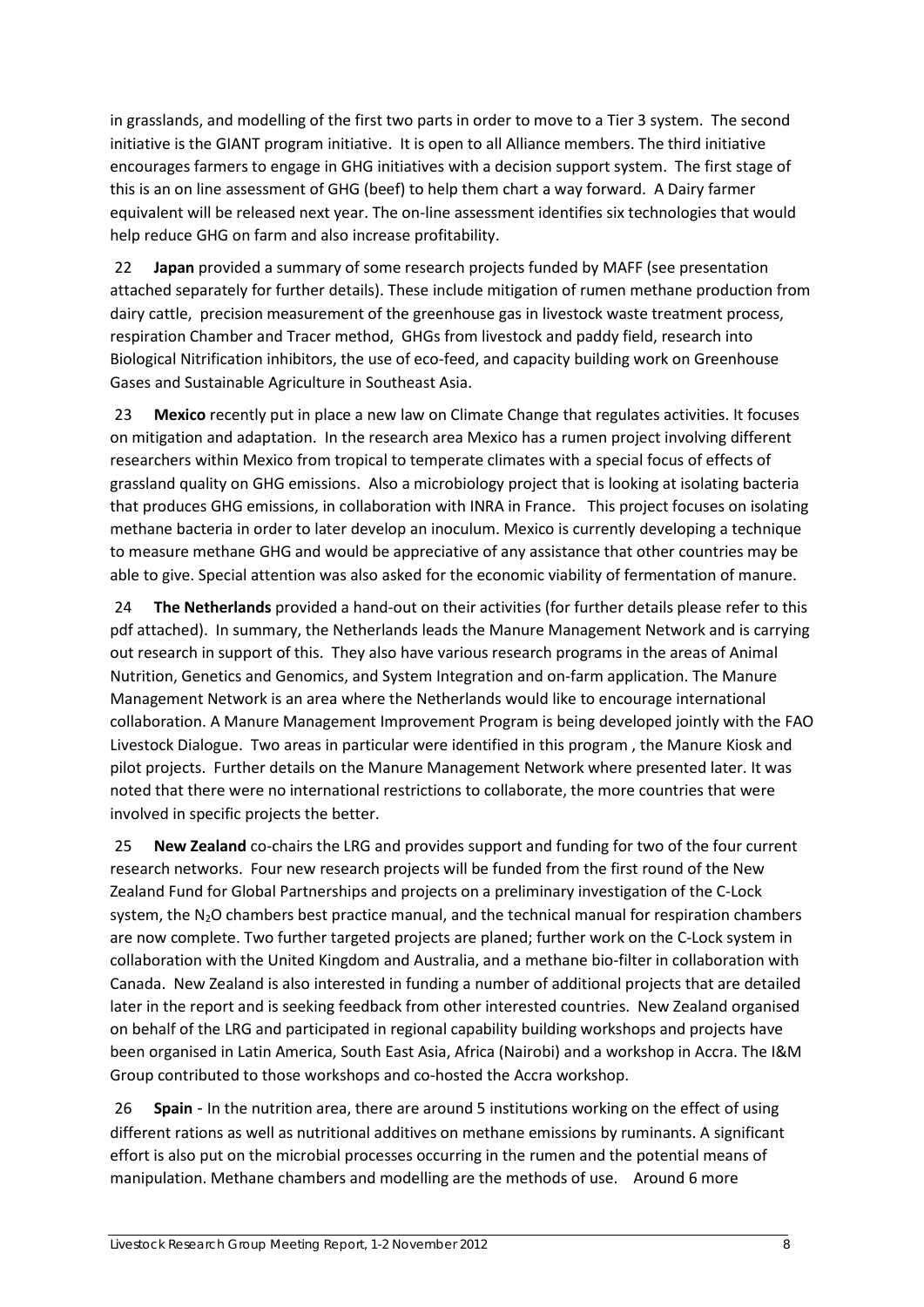institutions focus their research on manure management, mostly in pig production, but also in ruminants. In pigs research groups work on monitoring the evolution of physical-chemical composition and GHG emissions during outdoor storage conditions and the optimization of methane emissions in digestion fermenters. In ruminants, the effect of protein rationing on N inefficiency and in turn N<sub>2</sub>O emissions represents the main research interest in northern Spain. Modelling GHG emissions from livestock at farm level and full life cycle analysis are also emerging activities within the Spanish research community. The problem faced within the Spanish system is the lack of a national program/network to coordinate all the research activities focusing on mitigation strategies in the livestock sector. To try to fill this gap a new network called REMEDIA has been created, which covers over 60 research groups working on mitigation strategies in agriculture and livestock activities [\(www.remedia.org\)](http://www.remedia.org/). The first workshop was held last April and a second one will be held next year, which hopefully will strength the collaboration and capacity building activities in Spain. Spain will report on this second workshop at the next LRG meeting in Dublin (GGAA 2013).

27 **Switzerland** leads the Feed and Nutrition Network, is an active member of the Manure Management Network and is very interested in the proposed Animal Health Network. Switzerland has been actively involved in the technical manual for respiration chambers, and research in the production/reduction? of ammonia and GHG from manure management, and optimal field and barn management systems; the measurement of nitrous oxide in croplands and pasture, and the effects of grazing intensity in different environments. Switzerland sees further opportunities for collaboration in agricultural GHG mitigation research.

28 The **United Kingdom** is engaged across many activities which are listed in LRG work plan. Recently they have contracted ADAS to coordinate activities in this area and they have found having a central coordination point very useful. The United Kingdom's major platform (fund) in this area totals £12.6 million. The United Kingdom has been instrumental in developing the proposal on the Animal Health Network (discussed later). It is a major challenge globally and no single country can tackle it by themselves. The United Kingdom has also contracted University of Reading (£3.5 million) to research protein intake in dairy cattle over three consecutive lactations. This project is also linked to the Feed and Nutrition network.

29 The **United States of America** informed the LRG that Animal GRACENET has now been organised. The United States of America has also developed information for producers in order to help them reduce their emissions. These include: Poultry production – in house environment, how to manage emissions and banding poultry litter beneath the soil surface; Swine – intestinal ecology based on animal diet, enterprise waste treatment systems, calibration of techniques to measure emissions off lagoons, and how to measure microbial communities in lagoons; Dairy – feeding of animals including the addition of tannins, manure management; and Beef - using respiration chambers to assess the feed impacts on production efficiency.

30 **Uruguay** is part of a FONTAGRO project (see update in second day) which is making good progress. Two bids related to this project are: a capacity building bid to CYTED with Argentina, and a technical research equipment bid with the University of Queensland to acquire the automatic N<sub>2</sub>O measurement chamber system developed by the University. A project with New Zealand has also been approved that focuses on improving profitability and viability of Uruguayan small farm holders without compromising the environment. A PhD student is working in Australia on the Greenfeed C-Lock system. Other activities include: seminars and workshops through the recently opened Centre for Climate Change and Variability, hosting a United States of America Borlaug fellow, a publication on enteric methane quantification using the first methane emission measurements from Uruguay, a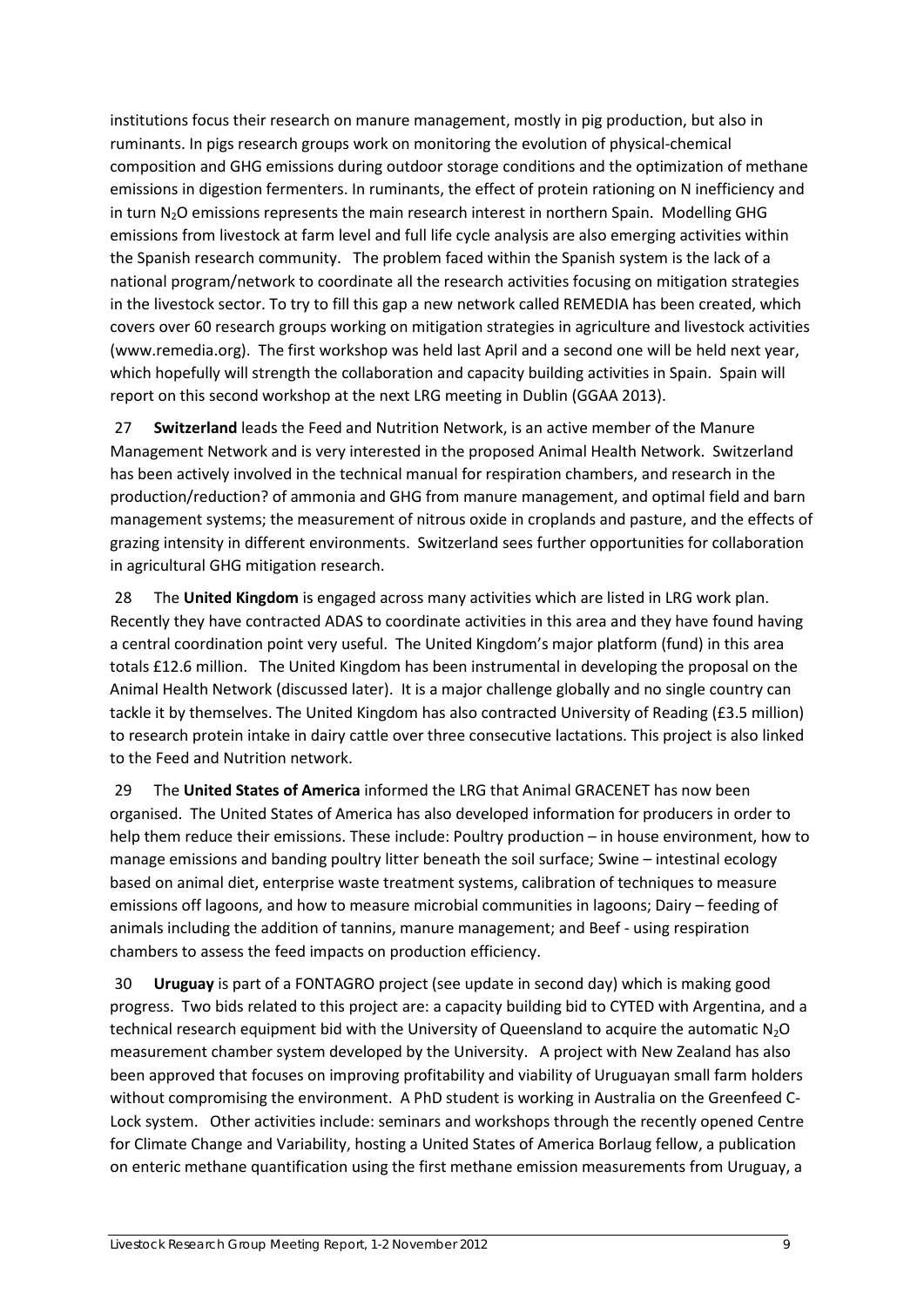presentation of the carbon footprint for Uruguayan dairy systems, and work on beef carbon footprints under different production systems. New domestic funding opportunities includes a \$ 4M fund for promoting agricultural technology open to both international and national research institutes (http://www,inia.org.uy/online/site/1066774l1.php). Also a fund on strengthening human capacity that includes Post-Doctoral fellowships in Uruguay and short stays for visiting scientists and technicians,

31 **Vietnam** currently has a project with three areas. These areas are; Capacity building for students to be trained by other organisations, Seminars on improving the public knowledge on what GHG in Agriculture is, and has some projects supported by the Netherlands, Denmark, European Union and New Zealand. Currently there is limited work but hopefully from next year it will increase. This year a new initiative started where the Vietnam Government supports one Post Doctorate each year for a student in Hanoi.

32 **General discussion –** There was a general discussion on how countries coordinated their Alliance activities. Some countries contract a central organisation to coordinate their work and have found it very efficient. Large countries that do not do this noted that coordination was a problem. However smaller countries found informal coordination was efficient although in these countries there were relatively small number of people involved in the work. The Co-Chairs pointed out that they have regular contact with the Council so feedback may be able to be given to the Council that may help if there are issues with countries internal communication.

33 A key area that stood out from the member updates was that the breadth and number of activities is large and growing. However, there is commonality between members for example; nitrogen efficiencies, effects of feed and grassland composition, manure management etc. The commonality between members demonstrates the importance of research networks and highlights how useful it is for scientists from member countries to join the Networks.

# **OVERVIEW OF POSTERS PRESENTED AT THE LRG MEETING**

34 This session was an opportunity to showcase and discuss the research activities that are relevant to the goals of the LRG. All posters can be downloaded from the Alliance website.

# **FRIDAY 2 NOVEMBER**

# **RESEARCH NETWORKS AND DATABASES**

35 The second day of the meeting started with an update on the progress of the respective Networks including their activities, network members and opportunities for further collaborations. A proposal on a fifth network on "Animal Health and Greenhouse Gas Emissions Intensity" was also presented. Anybody that is interested in joining any of the groups should contact the Network coordinators. All presentations are provided separately.

36 Industry participation is important in all of the Networks and a key role for the Networks is to be a link between countries and industries. It was suggested that Networks and Groups should remember that when they are determining which organisations to invite, the most beneficial will be the umbrella global organisations, not necessarily individual companies. This will also help avoid competitiveness between companies.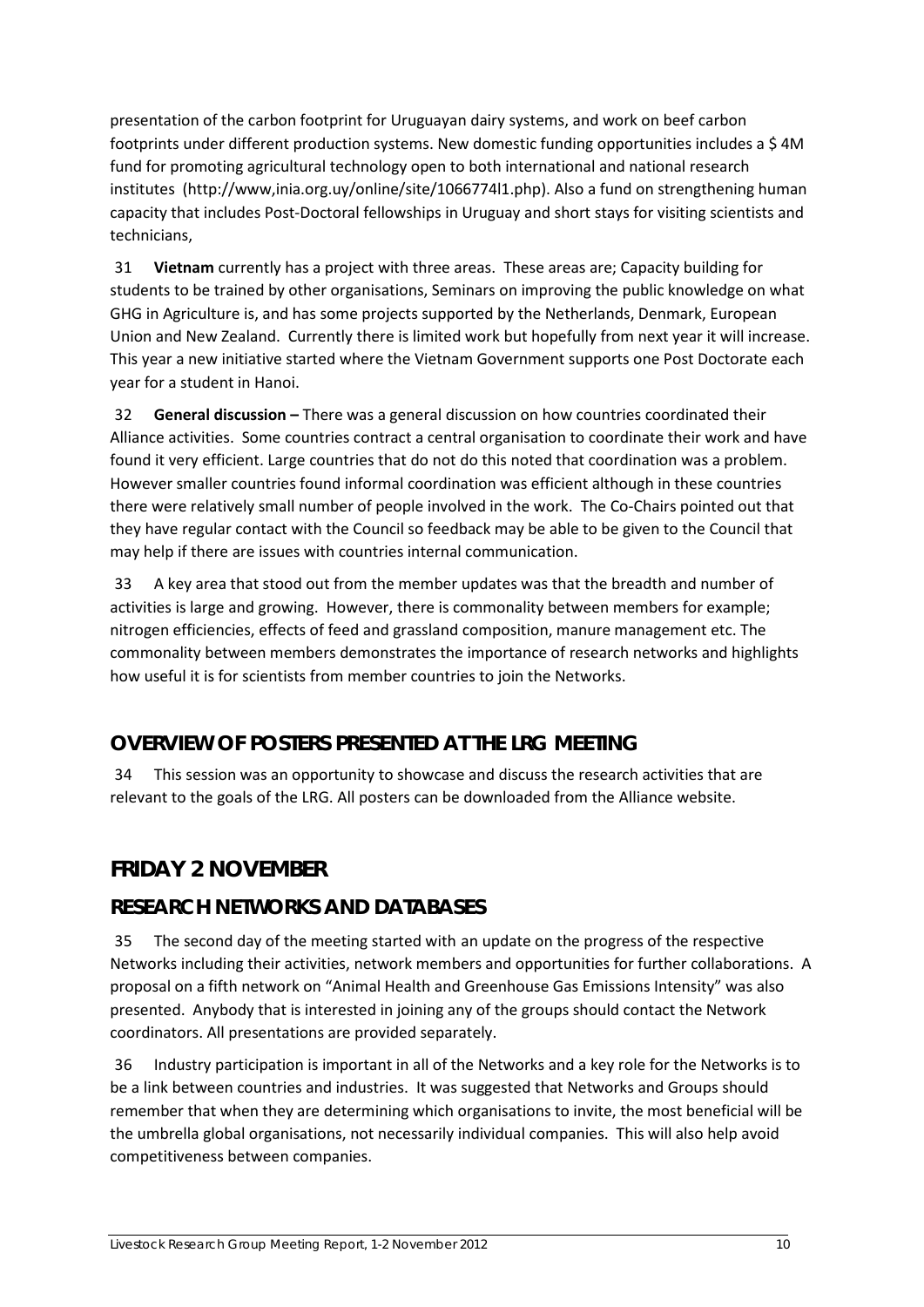### **Rumen Microbial Genomics Network**

37 Harry Clark presented an update on the Rumen Microbial Genomics Network (RMGN) on behalf of the Network coordinators. The Network currently has financial assistance from the New Zealand Government and has 175 members from 29 countries. The latest meeting was held in France in June 2012.

38 The Networks key goals are:

- Enhanced communication and collaboration between research groups
- Improved ability to attract funding with integrated, international studies
- Streamline future RMGN research to prevent duplication
- Training exchange of students, technicians, staff
- Accelerated access to protocols, cultures, primer sets and facilitate sharing of knowledge and technologies

39 It was noted that if countries not currently involved in the sequencing project, but would like to be, and they have any samples that they would like to contribute, to please contact the Network coordinator Adrian Cookson (rmg.network@agresearch.co.nz).

### **Animal Selection, Genetics and Genomics Network**

40 Harry Clark also presented on behalf of the Animal Selection, Genetics and Genomics Network (ASGGN) coordinators. The Network has financial assistance from the organisations that support the Australian coordinator and the New Zealand Government which pays for a secretariat to work on the Network. There are currently 151 members from 27 countries and meetings are organised around existing meetings to aid in travel.

41 The Network's key goal is to align international research efforts for animal breeding solutions to reduce enteric methane emissions from livestock. This is achieved through:

- an international community and forum for collaboration
- linkage with the aspirations of the Alliance/LRG
- growth to include researchers in all countries
- establish a succession plan for the network to continue

42 Members should contact Network coordinators Hutton Oddy [\(hutton.oddy@dpi.nsw.gov.au\)](mailto:hutton.oddy@dpi.nsw.gov.au) or Grant Shackell [\(grant.shackell@agresearch.co.nz\)](mailto:grant.shackell@agresearch.co.nz) if they are interested in being part of the Network.

### **Feed and Nutrition Network**

43 Johanna Zeitz [\(johanna.zeitz@inw.agrl.ethz.ch\)](mailto:johanna.zeitz@inw.agrl.ethz.ch) presented to the LRG on behalf of the Feed and Nutrition Network (FNN). The Network has decided to change its name slightly from the original proposed by removing "database". Fourteen of the 23 interested countries attended this first meeting in Switzerland in September of this year.

44 The goals of the Network are to:

• Summarize and evaluate the available data on mitigating GHG emissions of ruminants by nutritional means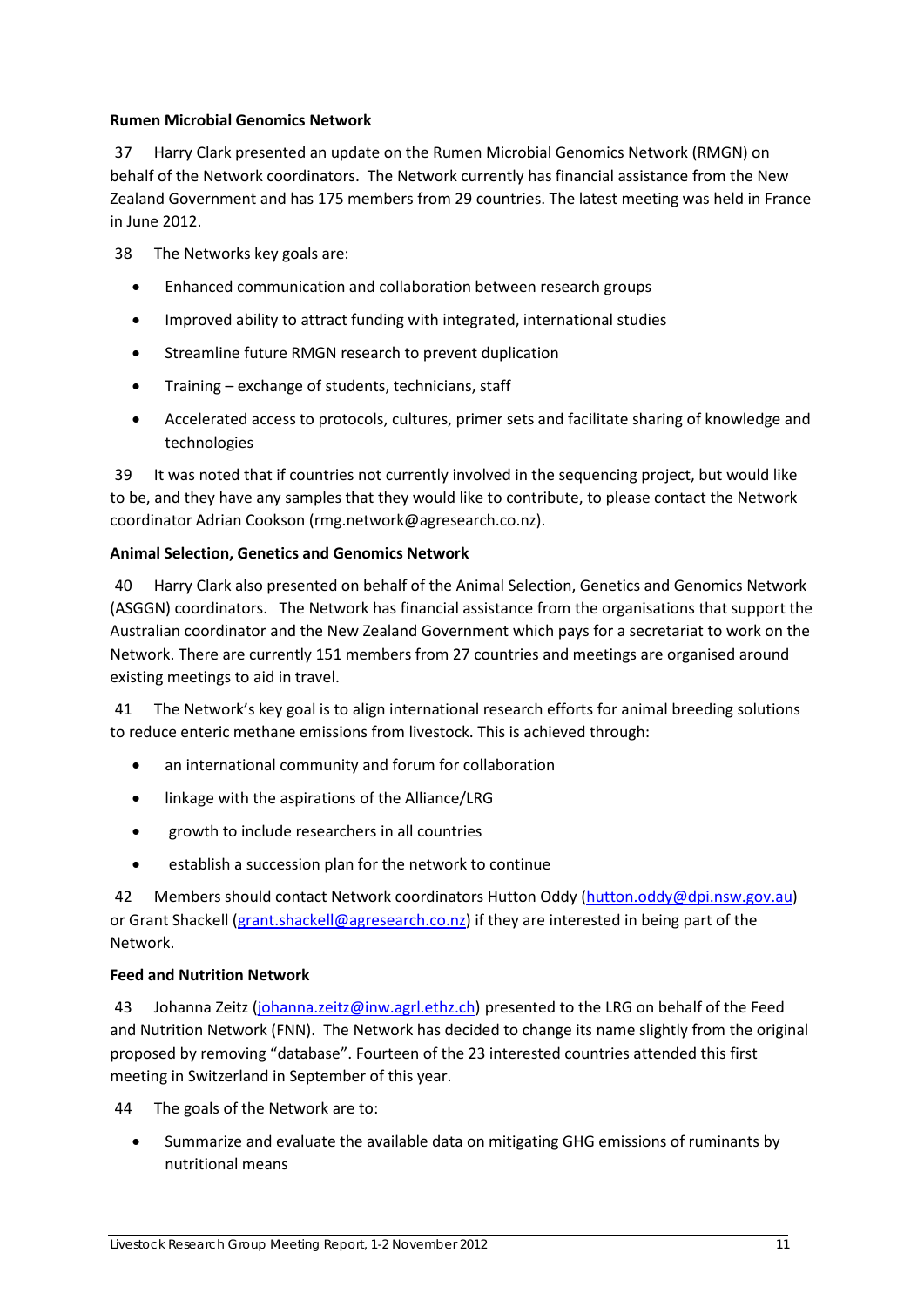- Developing sound recommendations for stakeholders on  $CH_4$  mitigation by nutrition
- Identifying gaps in knowledge, avoid duplication in research and focus research on priority issues

45 During the question time it was noted that feed and nutrition was identified as being a common interest among countries during the round table on day 1, therefore it is hoped that countries will be able mobilise funds for participants to attend the FNN meetings.

46 The idea of a database on feeds and their influences on GHG emissions was discussed. This was endorsed by the Group but the need of a sustainable owner was stressed.

47 The discussion also noted that rather than the Network scaling back its ambition to match currently available funding, it should generate an ambitious vision in the expectation that appropriate funding and participation could be generated once countries and organisations see the value that the network can provide.

### **Manure Management Network**

48 Paul Vriesekoop presented on behalf of the Manure Management Network (MMN). Their first meeting was held in Rome in September 2012 with 19 participants from 12 countries attending. The Network is Co-coordinated by La van Kinh from Vietnam and Paul Vriesekoop from the Netherlands with limited funding also supplied by the Netherlands.

49 Network goals for the coming year include:

- Develop a best practice guide to measure emissions from manure in all stages of the manure chain (start with project description lead by Matt Smith, United States of America).
- Make a position paper and leaflet to be used for external communication dealing with goals, role, position/boundaries etc. (start with set up by Theun Vellinga, the Netherlands).
- Create a concise list of practical mitigation options for farmers and policy showing best practices of mitigation options (start with set up by Dave Chadwick, United Kingdom)

50 A new program, the Manure Management Improvement Program (MMIP) (see separate handout), was also presented on. This program consists of a Manure Kiosk database and regional pilot projects. The MMN organisers have requested feedback on the draft MMIP, and encourage people to join both the MMN and the MMIP. Please send feed back to Theun Vellinga [\(theun.vellinga@wur.nl\)](mailto:theun.vellinga@wur.nl) the new Netherlands co- coordinator of MMN.

### **Animal Health Network Proposal**

51 The idea for a network on the links between animal health status and greenhouse gas emissions intensity was originally proposed at the LRG meeting in Amsterdam, November 2011. A short presentation was given by the United Kingdom outlining the rationale and proposed scope for this network, and then the floor was opened for discussion.

52 A scoping workshop was held in Bangkok in the margins of a STAR-IDAZ Global Network – "Global Strategic Alliances for the Coordination of Research on the Major Infectious Diseases of Animals and Zoonoses" meeting. The main conclusion of the workshop was that a well-scoped and well-connected network would be of considerable value.

53 The United Kingdom has offered to co-ordinate the Network with any other interested countries. They have a lot of animal health experience and would welcome a second coordinator to ensure perspectives from developing countries, where the largest co-benefits between improving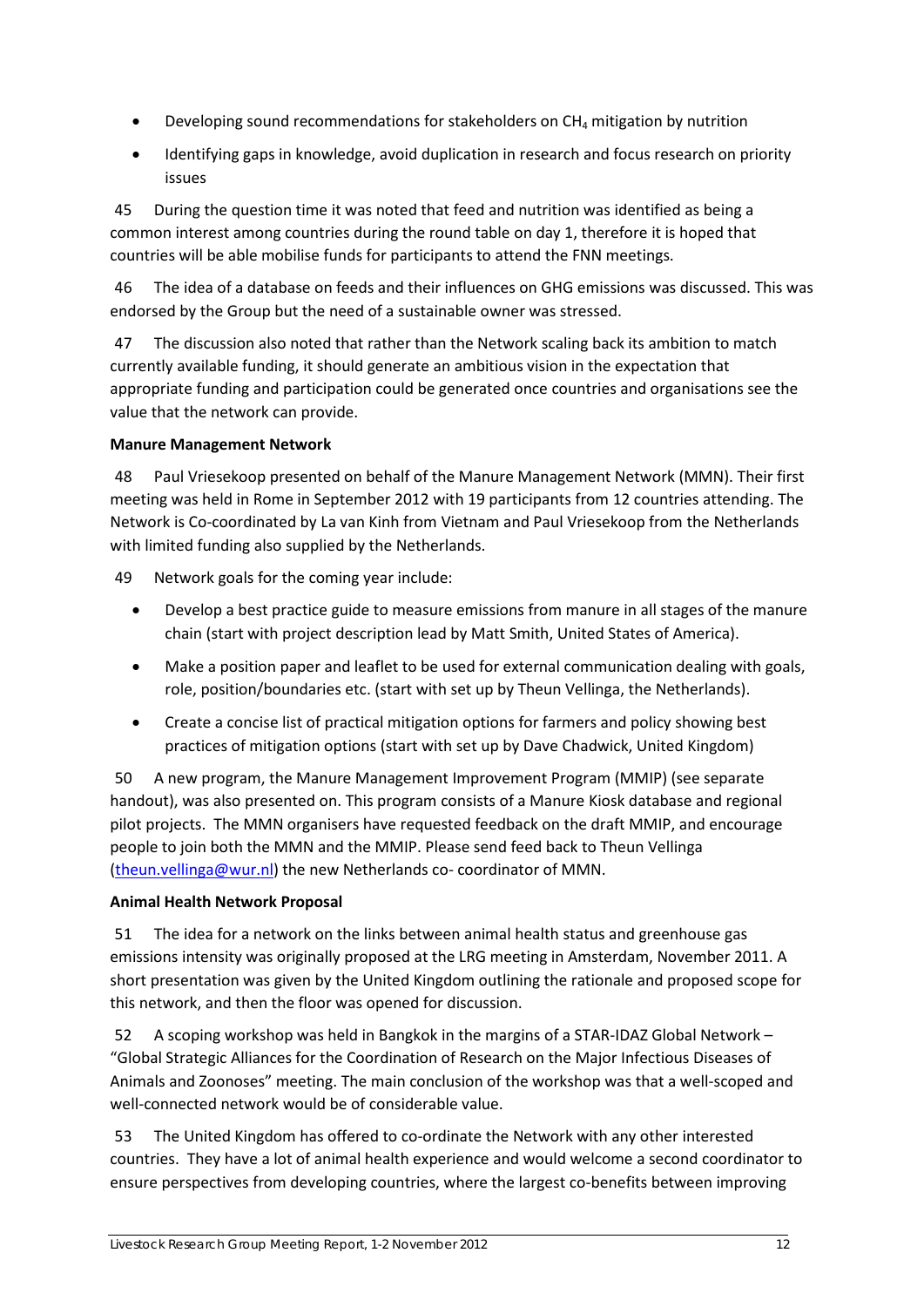animal health status and reduced emissions intensity are expected, would be well captured. Interested countries should contact Luke Dalton [\(luke.dalton@defra.gsi.gov.uk\)](mailto:luke.dalton@defra.gsi.gov.uk) or Pinder Gill [\(Pinder.Gill@defra.gsi.gov.uk\)](mailto:Pinder.Gill@defra.gsi.gov.uk).

54 The Group suggested that the Network try not to do everything at once, but to try and focus on certain areas. However, the Network does need to look at the holistic approach and not just investigate animal disease to capture co-benefits with broader development goals and improving resilience and farmer livelihoods. It would also be good for the Network to have members from multi disciplines that represent broader perspectives on animal health status and production diseases, i.e. not just veterinarians. Inclusion of the FAO and ILRI are also important in the holistic approach.

55 The LRG fully endorsed the formation of the Animal Health Network.

# **TECHNICAL INFORMATION AND KNOWLEDGE**

56 This session was a chance to discuss the progress of the guidelines and manuals, potential work emerging from the Networks and LRG endorsed projects, and links with other Groups.

57 Prior to the meeting, New Zealand distributed to all members documentation on potential emerging work asking for feedback from members on if they felt it was a priority work area. This included two other good practice guides; micrometeorological measurements, and soil carbon stock measurements. Many countries were interested, but it was felt that both should have a holistic approach and therefore it was important to talk to the other groups and possibly be led by other Groups, for example the I&M Group. Once feedback from all of the Groups has been obtained it will then be determined the best Group to lead such projects.

58 The question of grassland management and where it is being looked at was also discussed. It was proposed that a scoping paper for setting up a dedicated research network on Grasslands be developed. Ireland, New Zealand, the United States and Uruguay agreed to collaborate on this.

59 Modelling of GHG intensity and what metric/unit should be used was discussed. It was felt that this concept should also be passed onto the I&M Group since it is a valuable discussion as applies to all areas.

# **CAPABILITY BUILDING**

### *South East Asian workshops*

60 An initial scoping workshop, organised by New Zealand on behalf of the LRG, was held in South East Asia (Bangkok) in March 2012. The workshop was supported by scientists from a range of LRG member countries (Australia, Canada, the Netherlands, and the United Kingdom) and international organisations (CGIAR, FAO, ILRI, and IPCC). Four activities that would help build regional capacity and advance knowledge on emissions and mitigation options were identified. Concept notes that summarise the goals, benefits, existing capacity, relevant institutions and individuals, and critical capacity and support needs in each country and collectively in the region were developed for each activity. The areas identified and the lead countries for preparing concept notes on these activities are:

• Inventories - Thailand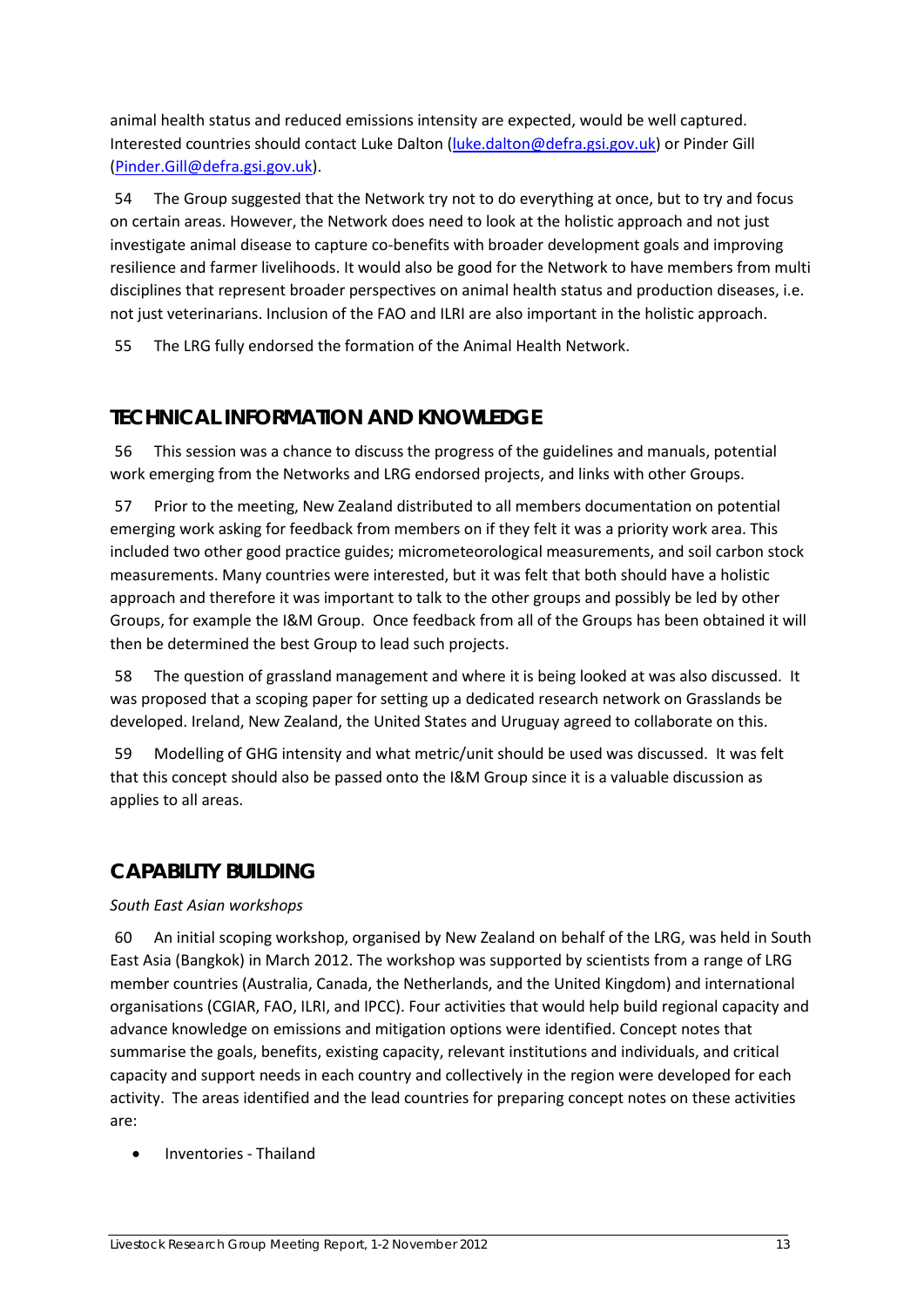- Mitigation (feed systems) Indonesia
- Mitigation (feed additives) Malaysia
- Mitigation (manure) Vietnam

61 Based on the concept notes, an initial project (stage one of an anticipated much larger project) was identified to develop a full understanding of livestock systems in South East Asia and use this to identify priority areas for improving the quantification and mitigation of non- $CO<sub>2</sub>$  GHG emissions. This proposal was detailed at a workshop in Vietnam (Hanoi) in September. The New Zealand Government has subsequently agreed to fund this pilot project. The outcomes from this pilot project are intended to serve as input to a much larger potential project to identify and develop regionspecific mitigation options.

### *Latin America – FONTAGRO*

62 A summary of the project on climate change and beef cattle production that is jointly funded by FONTAGRO and the New Zealand Government was given.

63 Participating countries include: Argentina, Chile, Colombia, Dominican Republic and Uruguay. Uruguay leads the coordination of the project. New Zealand also provides the expertise of scientists to aid this project. The aim of the project is to align all five countries using same the methodologies and develop country specific emission factors.

64 The project started at the end of 2011 and is progressing well. A Colombian student is working in Uruguay and a student from the Dominican Republic has been in Chile. Technicians from this project will also be attending a methane measurement workshop in New Zealand in January 2013. Argentina and Uruguay have already bought Gas Chromatographers set up for GHG analysis. Actual measurements will start next March. A website is being developed that should be completed by the end of the year and will be linked to Alliance website.

### *Africa - Nairobi*

65 A regional capability building workshop was held in Nairobi in September, co-funded by New Zealand, CGIAR-CCAFS and ILRI as the host organisation. The workshop was supported by scientists from a range of LRG member countries (Australia, Germany, Ireland, New Zealand and the United Kingdom) and international organisations (CGIAR, EAAP, ILRI). Ten African countries (Burkina Faso, Ethiopia, Ghana, Kenya, Mali, Niger, Senegal, South Africa, Tanzania, and Uganda) attended with participants ranging from policy makers to scientists.

66 This initial African workshop was to gauge interest in GHG emissions from livestock systems and to increase interest in the Alliance. It was also used to gauge what work is needed in those countries. The main interest in mitigation was related to improved efficiencies in production.

67 There was strong interest in sourcing equipment for GHG measurements. The key focus of the countries was on inventories as they recognise that there are gaps that need to be investigated.

68 Key outcomes of the workshop included:

- A working group to continue to improve coordination between countries.
- Identifying available training and training opportunities; Ethiopia and South Africa expressed interest in the LEARN scholarships, and a need for training courses on methane measurements was identified.
- Two countries expressed their interest in joining the Alliance.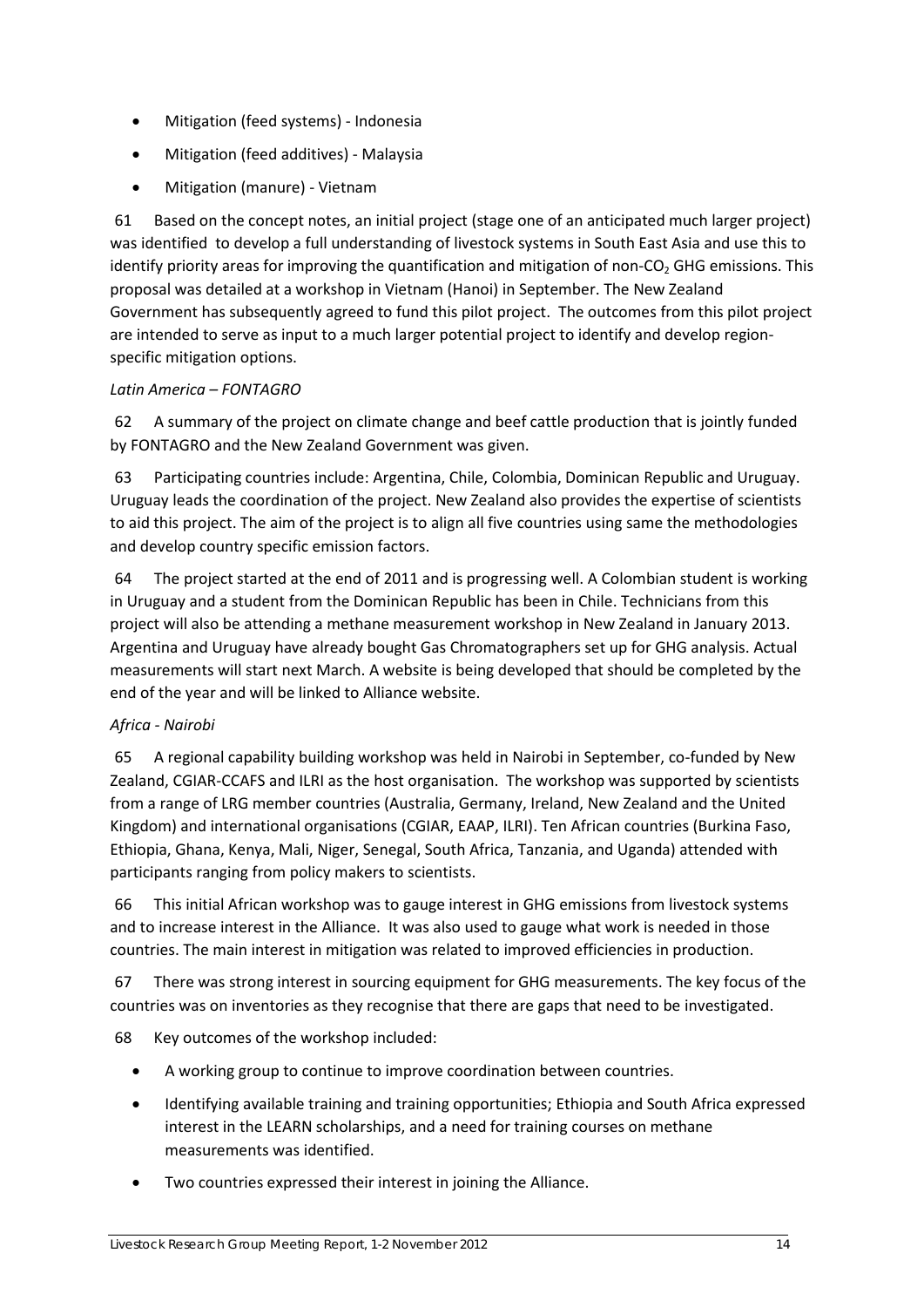### *Africa - Accra*

69 A regional capability building workshop will be held in Accra, Ghana, 19-21 November, addressing agricultural GHG emissions and mitigation options from different sectors. This workshop is jointly hosted by the I&M and LRG Groups with funding from Canada, France, the Netherlands and New Zealand. It will be supported by scientists from a range of LRG member countries (Australia, Canada, Ghana, the Netherlands, New Zealand, the Philippines, and Uruguay) and international organisations (The Inter-professional Technical Centre for Studies on Air Pollution (CITEPA), CGIAR, International Institute of Tropical Agriculture (IITA), FAO). Its focus is similar to other capability building workshops, but encompasses all agricultural emissions, not just those from livestock.

70 The group discussed options and opportunities for further capability building workshops in other regions. Next key opportunities were identified in Central and Eastern Europe and Central America and the Caribbean, and also in south Asia. New Zealand agreed to continue to lead capability building activities on behalf of the LRG and to pursue those opportunities.

### *The LEARN Network*

71 New Zealand noted that membership of the current LEARN network (website and database) had increased and now covered almost 200 scientists from 35 countries, but its utility appeared to be limited, with no obvious discussions or exchange of information taking place within the network. New Zealand therefore requested feedback from LRG Members on the future of the LEARN Network – whether members felt that there was still a role to be played by the Network, if it should be discontinued, or if further resources should be invested into the Network to increase the benefit of being a Member of it. If further work was to be put into the Network, New Zealand would like to gauge the interest of others in helping with this.

72 As the Network is separate from the LEARN and GRASS awards, the outcome on the future of the Network does not influence these awards.

73 New Zealand will develop a document setting out the issues and options for the future of the LEARN network for further discussion by the LRG. Members are to get back to New Zealand by the end of the year with suggestions and opinions on this issue.

# **LINKS TO POLICY AND INTERNATIONAL INITIATIVES**

74 Representatives from international organisations were invited to present to the LRG on specific linkages and opportunities for collaboration between their work programmes and that of the LRG. All presentations are provided separately.

### *United Nations Food and Agriculture Organisation (FAO)*

75 Ben Henderson from the FAO provided a description of the Global Livestock Environmental Accounting Model (GLEAM). Areas of this model that relate to the LRG include manure deposition on pasture, direct and indirect N<sub>2</sub>O form stored manure, methane emissions from stored manure, and methane from enteric fermentation from ruminants and pigs.

76 Preliminary analysis of results has identified entry points for mitigation including:

- Ruminants: digestibility of diets, milk yield, manure management, land use change.
- Monogastrics: diet balancing sourcing, feed conversion ratio, feed production and sourcing, manure management.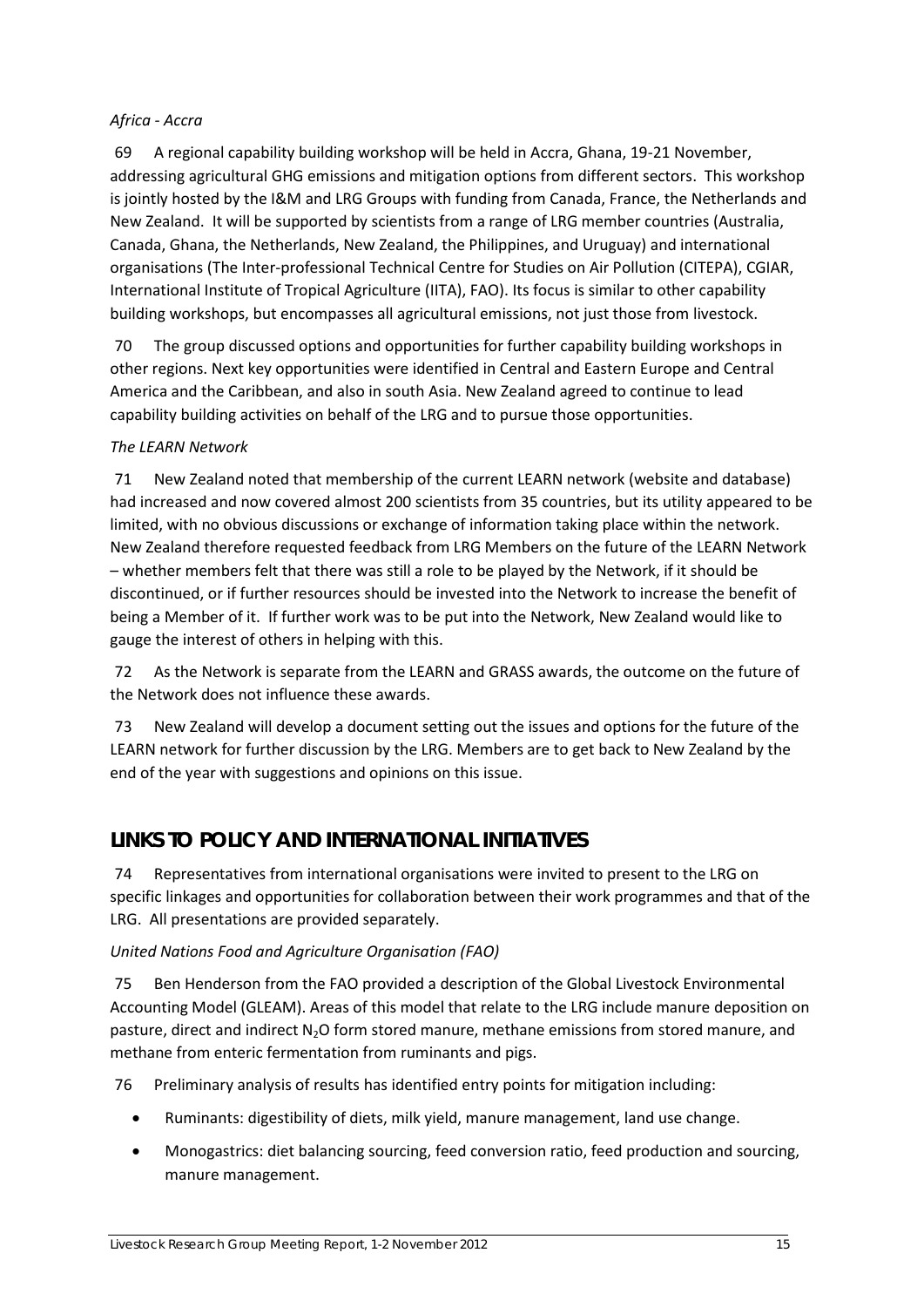77 Using GLEAM as the basic model and database for this work, FAO proposes to lead an effort together with the LRG to help quantify mitigation potentials at species, systems & Agro-Ecological Zone level. FAO would rely on the LRG for information of emission factors & characterization of mitigation strategies appropriate at a country level.

78 Suggested priorities for the future improvement of the model are: better quantification of emissions and of mitigation options, more use of Croplands models and attention to water use efficiency.

79 There was strong support from the LRG to work closely with FAO on this. Further discussions between LRG Co-Chairs and the FAO will investigate details of how to work together on this and LRG Co-Chairs will report back to the Group.

### *African Development Bank (AFDB)*

80 Bouchaib Boulanouar from the AFDB presented to the LRG on AFDB efforts in developing a GHG accounting system.

81 The Bank has started developing accounting systems to assist Regional Member Countries (RMCs) adopt GHG emission accounting systems. The LRG can play a role, in both the design of accounting of these systems, capacity building and technical solutions to reduce GHG. However, firstly:

- A better understanding of the major production systems and their needs in terms of knowledge and capacity building is needed.
- Capitalise / develop a portfolio of applicable / realistic innovations and technologies to mitigate livestock gas emissions.
- Keep tuned to the ongoing exercise in the International Finance Institutions, countries and regional bodies regarding the subject matter and develop a good understanding for their specificities and constraints.

82 Food security is very important to the Bank. Research activities that have a clear link with food security are more likely to be supported. However, he noted that the Bank was currently considering its position with regard to the importance of GHG emissions and mitigation objectives in its funding priorities.

### *FONTAGRO*

83 Hugo Li Pun, Executive Secretary of FONTAGRO (Regional Fund for Agricultural Technology) provided the LRG an overview of FONTAGRO and the Inter-American Development bank (IDB), including some example projects that have been funded by FONTAGRO. Member countries of FONTAGRO include Argentina, Bolivia, Colombia, Costa Rica, Chile, Ecuador, Spain, Honduras, Nicaragua, Panama, Paraguay, Peru, Dominican Republic, Uruguay and Venezuela.

84 He noted that FONTAGRO saw reducing GHG emissions (intensity) as a key part of its priority funding areas. Currently there are two further projects that FONTAGRO is interested in investing in to expand the initiative that was started by New Zealand (see Latin America FONTAGRO project details previously). Both projects are at the early concept development stage. New Zealand and Canada indicated an interest in being involved in these. Other interested Members should contact Hugo Li Pun.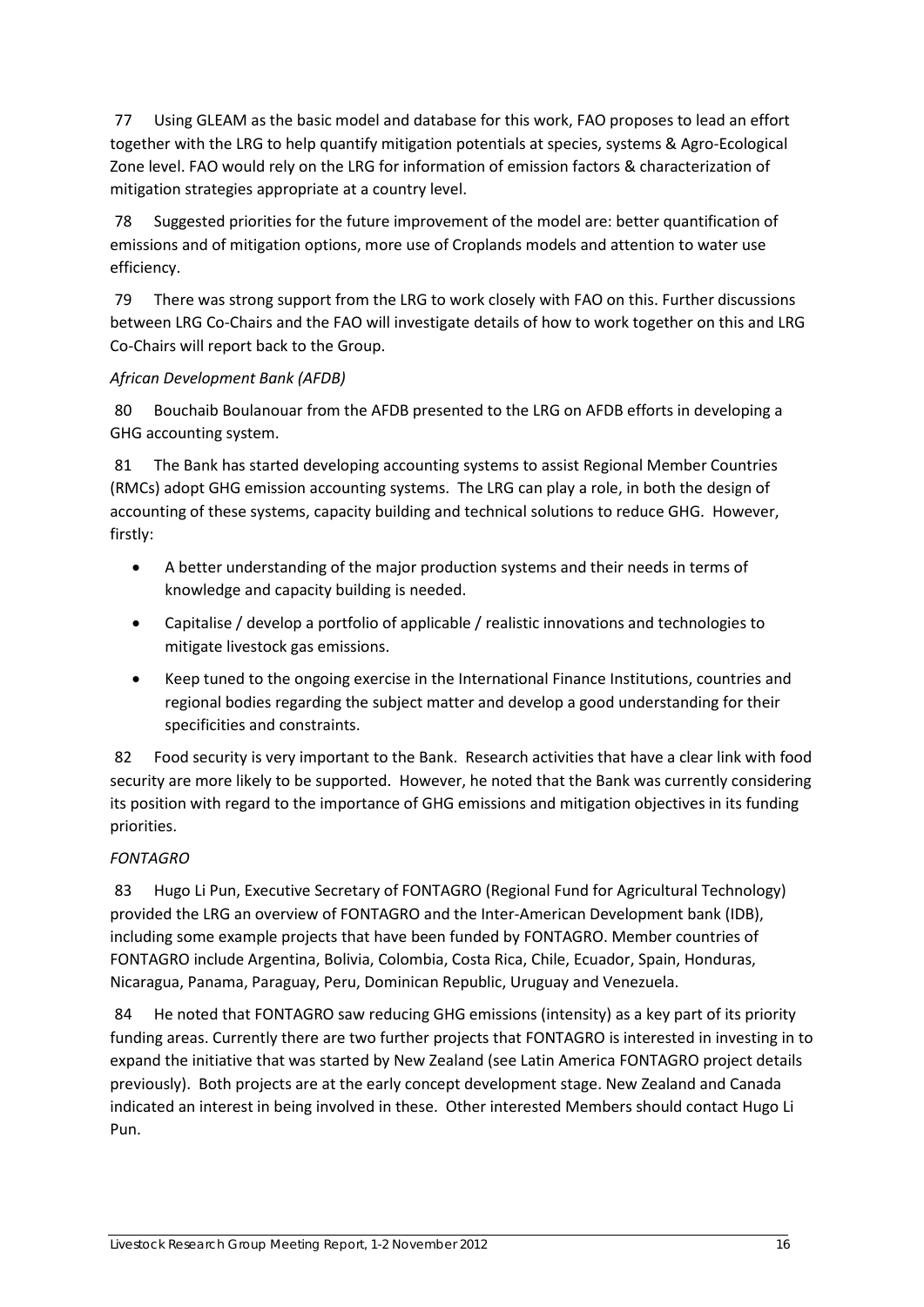### *FAACE-JPI Multicounty research funding call*

85 The FACCE-JPI addresses research themes within the scope of food security, agriculture and climate change, one being mitigation. There has been strong interest from member countries of the FACCE-JPI in a multicounty research call focusing on agricultural mitigation as a way to mobilise resources.

86 A memorandum of Understand (MoU) has been developed for a pilot multi-country research call addressing this mitigation theme. Countries can either be JPI or non-JPI countries and can make cash or in-kind contributions towards a "virtual common pot" of resources.

87 Countries that have currently indicated their interest include; Belgium, Switzerland, Cyprus, Germany, Spain, Finland, France, Ireland, Israel, Romania, Italy, the United Kingdom, New Zealand, the United States, and Canada.

88 LRG members interested in this are encouraged to talk to colleagues involved in the FACCE-JPI for more information. Members who are involved are encouraged to promote LRG priorities to be advanced through this call. Members are also encouraged to discuss with their FACCE-JPI colleagues how funding might help countries outside those already in the call, therefore aligning with other Alliance objectives, including capability development.

89 The LRG Co-Chairs will keep the Group up to date on this initiative.

### *Sustainable Agriculture Initiative (SAI)*

90 Unfortunately the SAI was unable to attend the meeting. However, the SAI are very interested in identifying areas in which it can work with the LRG and so sent a proposal for the Group to consider.

91 The SAI is keen to explore further opportunities for accelerating research and supporting global implementation of technologies and farming practices that can reduce emissions intensity of livestock production across a diversity of production systems and geographies. To progress this engagement, SAI proposed a joint LRG-SAI workshop, involving suitable experts and institutions, to:

- Take stock of current knowledge and research programmes in LRG member countries and SAI industry members, focusing on new technologies and improving existing practices to reduce the emissions intensity of  $CH_4$  and  $N_2O$  from livestock systems
- Identify opportunities for enhanced collaboration between the research community represented by LRG member countries and industry (commercial marketplace) experts in SAI members that would accelerate the discovery and/or testing of mitigation approaches, and/or support the dissemination of known technologies and practices throughout the supply chain
- Prioritise areas where a collaborative and shared approach between LRG and SAI members could most accelerate the discovery, testing and dissemination of mitigation options, recognising the potential for regionally different approaches and priorities.

92 The LRG fully endorsed the holding of such a workshop and agreed that the LRG Co-chairs should discuss next steps to organising such a workshop with representatives from SAI.

### *Other ideas to provide policy support*

93 Members discussed the desire by governments to demonstrate practical on-farm mitigation options and engage with farmers. The discussion noted that given the diversity of farm systems and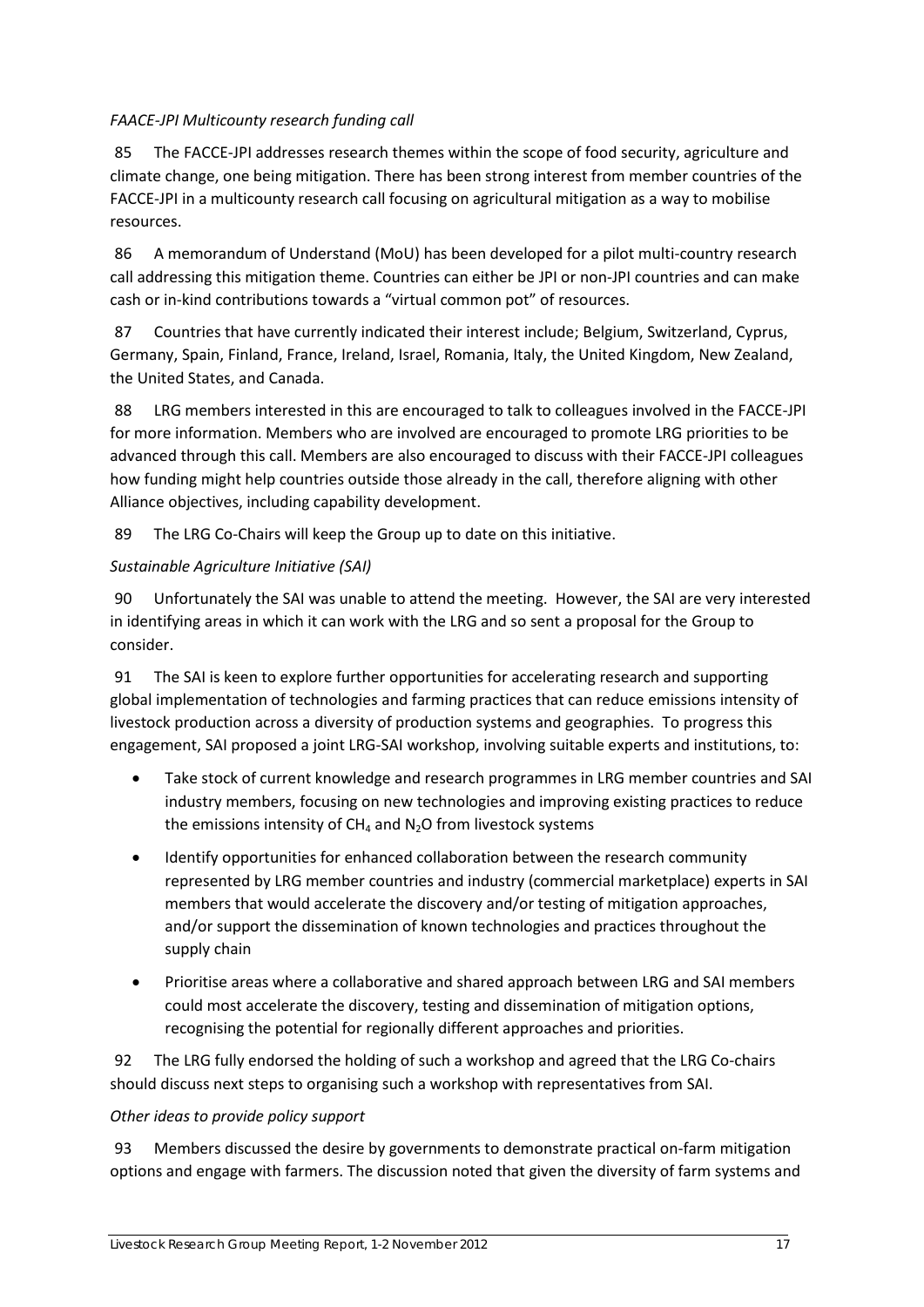regulatory environments, it would be very difficult for the group to undertake coordinated action, as most countries struggle with this even within their national borders.

94 The group agreed that the LRG newsletter, compiled by the co-chairs on a quarterly basis, provided an excellent vehicle to showcase country-specific approaches and to share success stories as well as challenges in engaging with farmers. It was suggested that there should be a routine effort to showcase country-specific experiences.

95 The group also agreed to devote a dedicated space at its next meeting for countries to discuss their experiences and consider any further actions to support engagement with farmers.

96 Research networks were interested in how they could contribute to the current 5<sup>th</sup> Assessment Report being prepared by the Intergovernmental Panel on Climate Change (IPCC). Scientists who are currently serving on the IPCC outlined key ways of engaging and agreed to circulate this information to all members.

# **SUMMARY OF MEETING**

97 This section summarises the work that is planned under the 2013 LRG work plan.

### **Stocktake and inventories**

• New Zealand will circulate issues and options for the future of the LEARN network, for feedback from LRG member countries (including offers of support if increased activities for the LEARN are seen as important and valuable).

### **Capability Development**

- Andean and Central America scoping workshop for additional capability building projects planned with FONTAGRO, New Zealand, Canada, CATIE, IICA and possibly others. Any other countries interested should contact Hugo Li Pun of FONTAGRO.
- Central and Eastern Europe New Zealand will aim to organise a work shop in the second half of 2013. The workshop would be in the same vein as those already held in South-East Asia and Africa. Countries interested in participating in and supporting the workshop should contact New Zealand.
- South-East Asia New Zealand and Japan to coordinate their efforts in this area to ensure existing capability building initiatives are well aligned.
- Latin America Current project underway with FONTAGRO and New Zealand.
- South Asia New Zealand is considering holding a capability development workshop in South Asia. This would be similar to that held in South-East Asia but is still currently in the concept stage. Countries with relevant contacts, and/or interested in participating in and supporting the workshop, should contact New Zealand.
- Africa Along with follow up on the workshops in Nairobi and Accra, a technician training course in methane measurements has been identified as a need. New Zealand and ILRI are developing this concept further.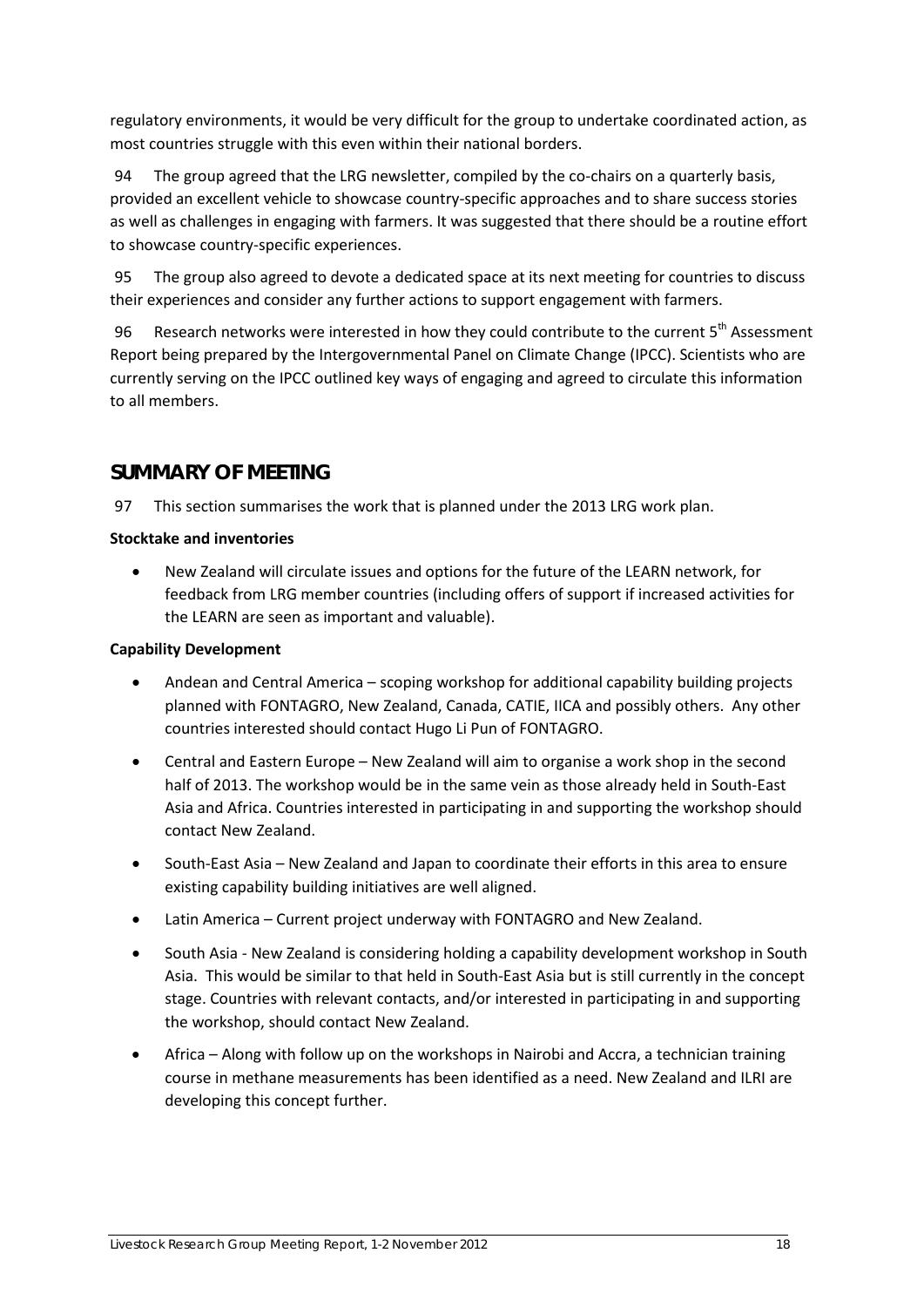### **Technology Transfer**

- The  $SF<sub>6</sub>$  best practice manual is now being written; countries with relevant experts wishing to contribute as contributing authors or reviewers should contact the Secretariat as soon as possible.
- Countries with respiration chambers wishing to add their designs to the current technical manual should contact New Zealand for information on how to contribute.
- Good practice guidelines on Soil carbon measurement and Micro-Met guidelines have been identified as being potentially important to the LRG. However, these both need to be discussed with other Research Groups as these issues are relevant to more than one Group. Support from the other Groups would also be required, or the scope of the work modified to be applicable to the LRG. MMN has taken the initiative to develop a best practice guide to measure emissions from manure in all stages of the manure chain.

### **Research Networks**

- The Animal Health and GHG Network the LRG endorsed the set-up of this Network. The United Kingdom are happy to co-ordinate this Network, but would like another Member to join them in this role. Interested Members should contact Luke Dalton [\(luke.dalton@defra.gsi.gov.uk\)](mailto:luke.dalton@defra.gsi.gov.uk) or Pinder Gill [\(Pinder.Gill@defra.gsi.gov.uk\)](mailto:Pinder.Gill@defra.gsi.gov.uk). A call to participate in this Network will go out in the next 6 months (early 2013).
- Feed and Nutrition Network the LRG discussed the proposed objectives for this Network and suggested that the scope needs to be more specific and industry needs to become involved. This will help encourage more Members to participate in the Network. The idea of a database on feeds and their influences on GHG emissions was fully endorsed by the LRG.
- Rumen Microbial Genomics Network any countries not currently involved in the sequencing project but would like to be please contact the Network Coordinators (rmg.network@agresearch.co.nz)
- Manure Management Network work planned for 2013:
	- Make a position paper and leaflet to be used for external communication dealing with
	- goals, role, position/boundaries etc.

- Make a concise list on practical mitigation options for farmers and policy; a kind of user guide ; showing best practices of mitigation options.

- Animal Selection, Genetics and Genomics Network for a description of on-going activities and opportunities to become involved, please see www.asggn.org.
- New Network proposal: Grassland Management Network Uruguay, New Zealand, Ireland, and the United States of America all expressed an interest in developing a scoping paper for discussion at the next LRG meeting in June 2013. Other LRG Members are welcome to participate in this.

### **Research Collaborations**

• FACCE-JPI multicounty research call – any projects identified by the LRG or its Networks as being priorities should be fed back to Members' JPI contacts so they can be incorporated into this research call. LRG Co-Chairs will keep the LRG updated.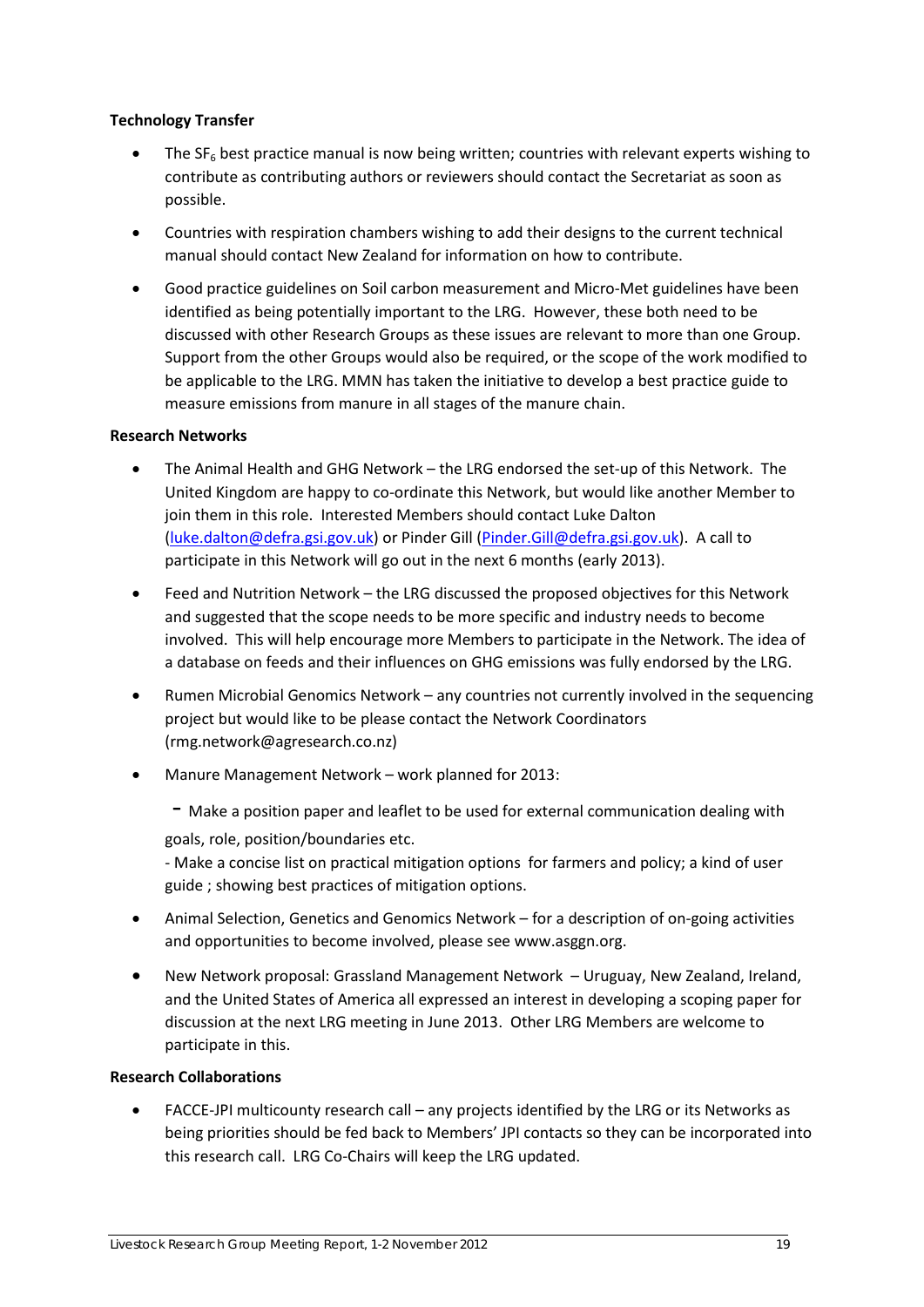- LRG newsletter  $-$  it was identified as a useful vehicle to make announcements when a research call is being launched.
- Manure Management Network A new joint program is being developed. Members to provide any feedback on the Manure Management Improvement Programme they may have to Network coordinators [\(theun.vellinga@wur.nl\)](mailto:theun.vellinga@wur.nl).
- Several new projects were added to the LRG work plan, which are at various stages of concept development and implementation:
	- Four projects agreed for funding during 2012 under the New Zealand Fund for Global Partnerships in Livestock Emissions Research (deep sequencing rumen microbiome; accelerated discovery of methane-specific inhibitors; methane vaccine development: production of antibodies; provision of the nitrification inhibitor DCD via feed)
	- Further evaluation and improvement of the C-Lock system involving New Zealand, the United Kingdom and Australia
	- Development of a biofilter to mitigate methane emissions from small manure ponds, involving New Zealand and Canada, in liaison with the LRG Manure Management Network
	- Model that explores the feasibility of using predicted soil water status to help mitigate N<sub>2</sub>O emissions from grazing lands. Interested countries are Australia, Ireland New Zealand and the United Kingdom,. New Zealand to pursue the scope of this project with other countries
	- Project on identifying barriers to the adoption of low-cost mitigation options. Interest expressed by Australia, the Netherlands, New Zealand, and the United Kingdom, and. New Zealand to lead a scoping exercise with other countries to determine future steps.
- Animal Task Force the Task Force is currently discussing the research priorities that they will suggest to be included as part of the EU Horizon 2020 research framework. The Netherlands will seek feedback on ideas for this.

### **Policy Support and Links with International Organisations**

- IPCC 5<sup>th</sup> assessment report Members of the LRG can be part of this through the open expert review mechanism. Any individual can register as a reviewer but the review comments can reflect a collaborative effort between individuals of any LRG Network or the Group. New Zealand will circulate an email with guidance on how to go about this, including the key deadlines for the IPCC review process.
- SAI workshop LRG Co-Chairs will engage with representatives of SAI and organise a meeting with SAI to plan for a workshop before the next LRG meeting.
- FAO GLEAM model the Group supports the idea to work closely with the FAO on developing this model further. LRG Co-Chairs will discuss with the FAO how to proceed and report back to the Group.
- Continued showcasing of country-specific experiences with engaging with farmers and demonstrating on-farm mitigation options.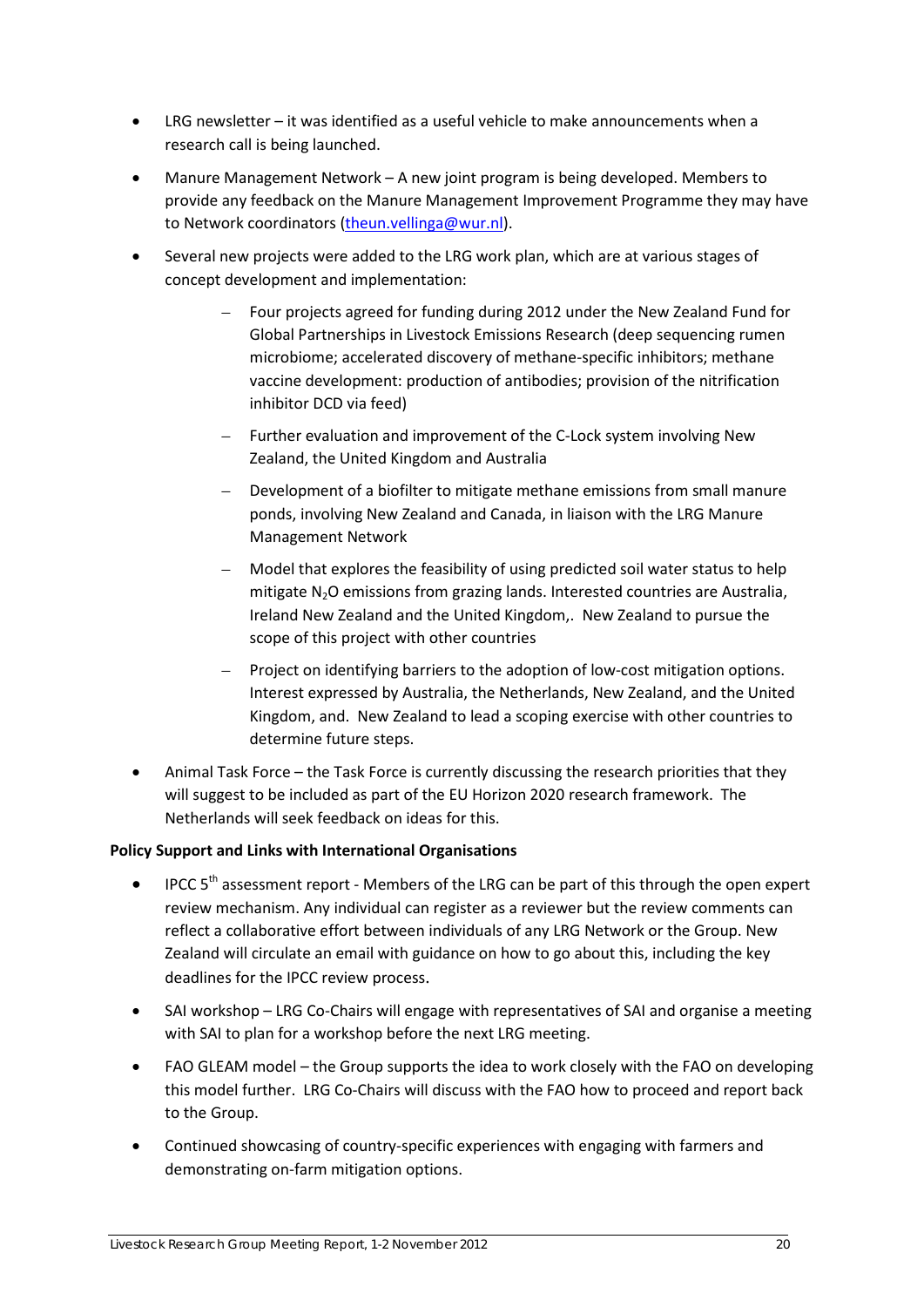• At the next LRG meeting the Group agreed to discuss how Members are engaging with farmers in their countries and share experiences of what does and doesn't work.

# **NEXT MEETING/CLOSING REMARKS**

98 Members are encouraged to indicate those research activities where they have an interest, even if they do not necessarily have the resources available at this time to support their involvement. Once it is determined who is interested in working in a particular area, steps can be taken in order to try to mobilise the resources needed.

99 The next LRG meeting will be held in Ireland in the margins of the GGAA. It is proposed to have LRG Network meetings on 27 June after the GGAA and follow those meetings with the LRG meeting on 28 – 29 June. The LRG has been offered a plenary presentation slot on Wednesday morning of the GGAA, this session is on developing countries and tropical regions.

100 While the poster session was deemed to be a success, the Group decided not to have a poster session at the next meeting as it would be duplicating the GGAA conference poster session. However, as it was so successful it is recommended for future meetings where there isn't a duplication.

101 The Co-Chairs thanked all countries that have been contributing to the LRG Newsletters. If any members have anything of interest that they would like have included in the Newsletter please send to Victoria Hatton [\(victoria.hatton@nzagrc.org.nz\)](mailto:victoria.hatton@nzagrc.org.nz). Information from external organisations that might be of interest to group is also appreciated.

102 The Co-Chairs requested feedback on their performance to date. They would like to identify areas where Members feel they are performing well and those areas that could be improved. The Secretariat will run an anonymous survey process that will be sent to LRG members soon.

103 Finally, the Co-Chairs thanked Uruguay for hosting a successful meeting and all of the participants for attending.